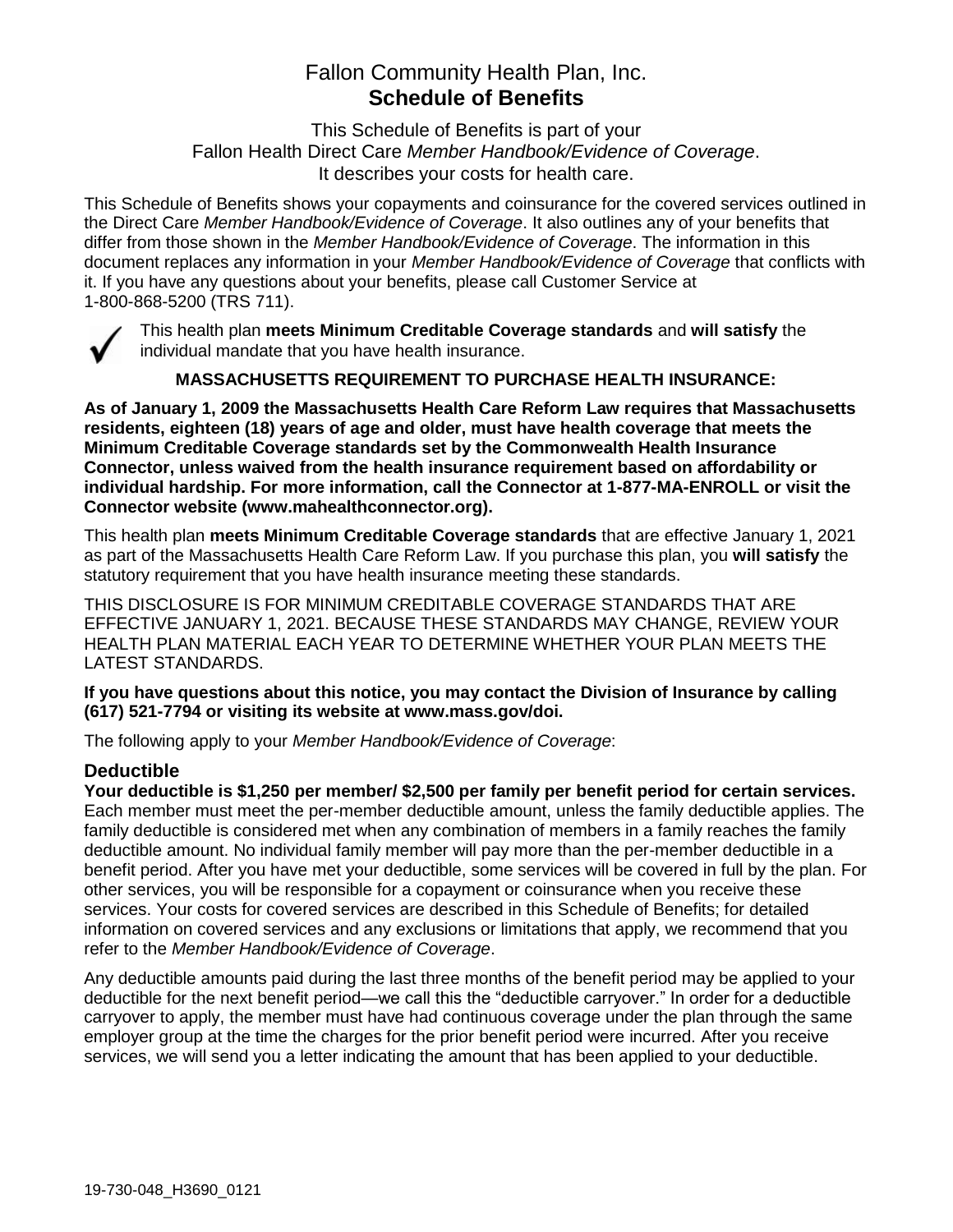## **Out-of-pocket maximum**

There is a limit to your out-of-pocket costs each benefit period. This is called your out-of-pocket maximum. The out-of-pocket maximum includes your deductible, coinsurance and copayments you pay. It does not include your plan premium. **Your out-of-pocket maximum is \$8,550 per member or \$17,100 per family**. Each member must meet the per-member out-of-pocket maximum, unless the family out-of-pocket maximum applies. The family out-of-pocket maximum is considered met when any combination of members in a family reaches the family out-of-pocket maximum. Please note that once any one member in a family accumulates **\$8,550** in out-of-pocket costs, that family member's out-ofpocket maximum is considered met, and that family member will have no additional out-of-pocket costs for the remainder of the benefit period.

## **Domestic partner coverage**

You may include a domestic partner and his/her dependents under your family coverage. A domestic partner is defined as a partner of the same or opposite sex whom you have registered with your employer for eligibility for benefits, and have included under your family coverage for health insurance.

# **It Fits! ™ benefit**

Your contract includes coverage for services provided under the It Fits! ™ program to a maximum of \$150.

# **SmartShopper program**

Your contract includes coverage for services provided under the SmartShopper program. Please go to the Fallon Health website at www.fallonhealth.org and visit the member portal for details.

#### **Covered services**

The following chart shows your costs for covered services. These costs apply to the services in the **Description of benefits** section of your *Member Handbook/Evidence of Coverage*. In summary, your responsibilities are as follows: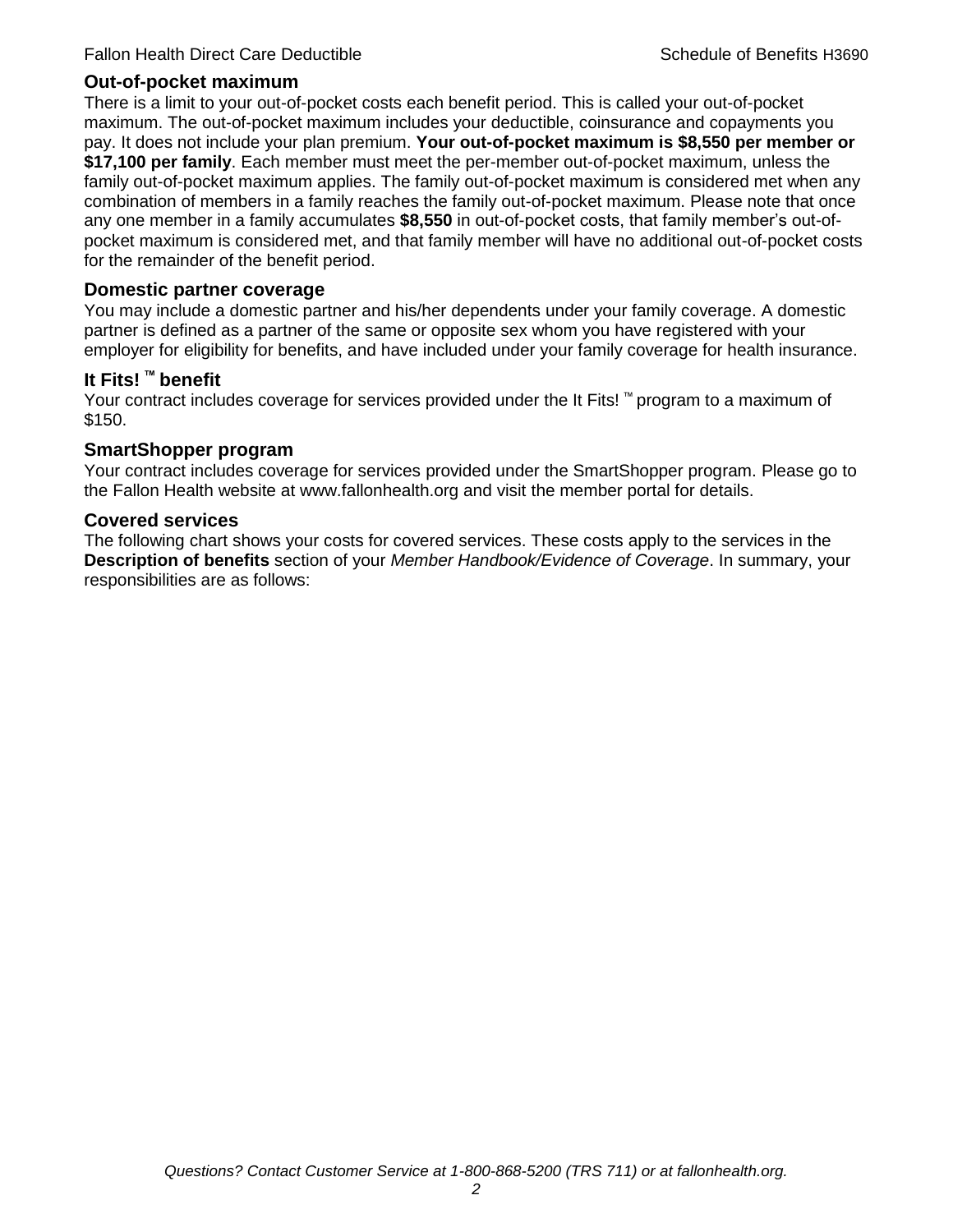Fallon Health Direct Care Deductible **Schedule of Benefits H3690** Schedule of Benefits H3690

|    | <b>Covered services</b>                                                                                                                                                | <b>Benefits</b>                                      |
|----|------------------------------------------------------------------------------------------------------------------------------------------------------------------------|------------------------------------------------------|
|    | <b>Ambulance services</b>                                                                                                                                              |                                                      |
|    | 1. Ambulance transportation for an emergency                                                                                                                           | Covered in full after you<br>meet your deductible    |
|    | 2. Ambulance transportation for non-emergency situations, when<br>medically necessary                                                                                  | Covered in full after you<br>meet your deductible    |
|    | <b>Autism services</b>                                                                                                                                                 |                                                      |
|    | Prior authorization required                                                                                                                                           |                                                      |
| 1. | Habilitative and rehabilitative care                                                                                                                                   | \$20 copayment per visit                             |
|    | 2. Applied behavior analysis when supervised by a board certified<br>behavioral analyst                                                                                | Covered in full                                      |
|    | 3. Therapeutic care, services including speech, physical and<br>occupational therapy                                                                                   | \$20 copayment per visit                             |
|    | Durable medical equipment and prosthetic/orthotic devices                                                                                                              |                                                      |
|    | Referral and prior authorization required for most services                                                                                                            |                                                      |
| 1. | The purchase or rental of durable medical equipment and<br>prosthetic/orthotic devices (including the fitting, preparing, repairing<br>and modifying of the appliance) | 20% coinsurance                                      |
|    | 2. Scalp hair prosthesis (wigs) for individuals who have suffered hair                                                                                                 | 20% coinsurance                                      |
|    | loss as a result of the treatment of any form of cancer or leukemia.                                                                                                   |                                                      |
|    | Coverage is provided for one scalp hair prosthetic (wig) per                                                                                                           |                                                      |
|    | member per benefit period when the prosthesis is determined to be<br>medically necessary by a plan physician and the plan.                                             |                                                      |
|    | 3. Breast prosthesis that is medically necessary after a covered                                                                                                       | 20% coinsurance                                      |
|    | reconstructive surgery following a mastectomy                                                                                                                          |                                                      |
| 4. | Prosthetic limbs which replace, in whole or in part, an arm or leg                                                                                                     | 20% coinsurance                                      |
| 5. | Insulin pump and insulin pump supplies                                                                                                                                 | Covered in full                                      |
| 6. | <b>Breast pumps</b>                                                                                                                                                    | Covered in full                                      |
| 7. | Up to \$2,000 per ear for hearing aid device only, every 36 months                                                                                                     | 20% coinsurance                                      |
|    | (must be 21 years of age or younger)                                                                                                                                   |                                                      |
|    | Related services and supplies for hearing aids (not subject to<br>the \$2,000 limit)                                                                                   |                                                      |
|    |                                                                                                                                                                        |                                                      |
|    | 8. Medical and surgical supplies                                                                                                                                       | Covered in full after you<br>meet your deductible    |
|    | <b>Emergency and urgent care</b>                                                                                                                                       |                                                      |
|    | 1. Emergency room visits                                                                                                                                               | \$500 copayment per visit                            |
|    |                                                                                                                                                                        | after you meet your                                  |
|    |                                                                                                                                                                        | deductible                                           |
| 2. | Emergency room visits when you are admitted to an observation<br>room                                                                                                  | Covered in full after you<br>meet your deductible    |
| 3. | Urgent care visits in a doctor's office or at an urgent care facility                                                                                                  | \$20 copayment per visit                             |
| 4. | Emergency prescription medication provided out of the Direct Care                                                                                                      | Tier 1: \$5 copayment                                |
|    | service area as part of an approved emergency treatment                                                                                                                | Tier 2: \$25 copayment                               |
|    |                                                                                                                                                                        | Tier 3: \$40 copayment                               |
|    |                                                                                                                                                                        | Tier 4: \$250 copayment<br>for up to a 14-day supply |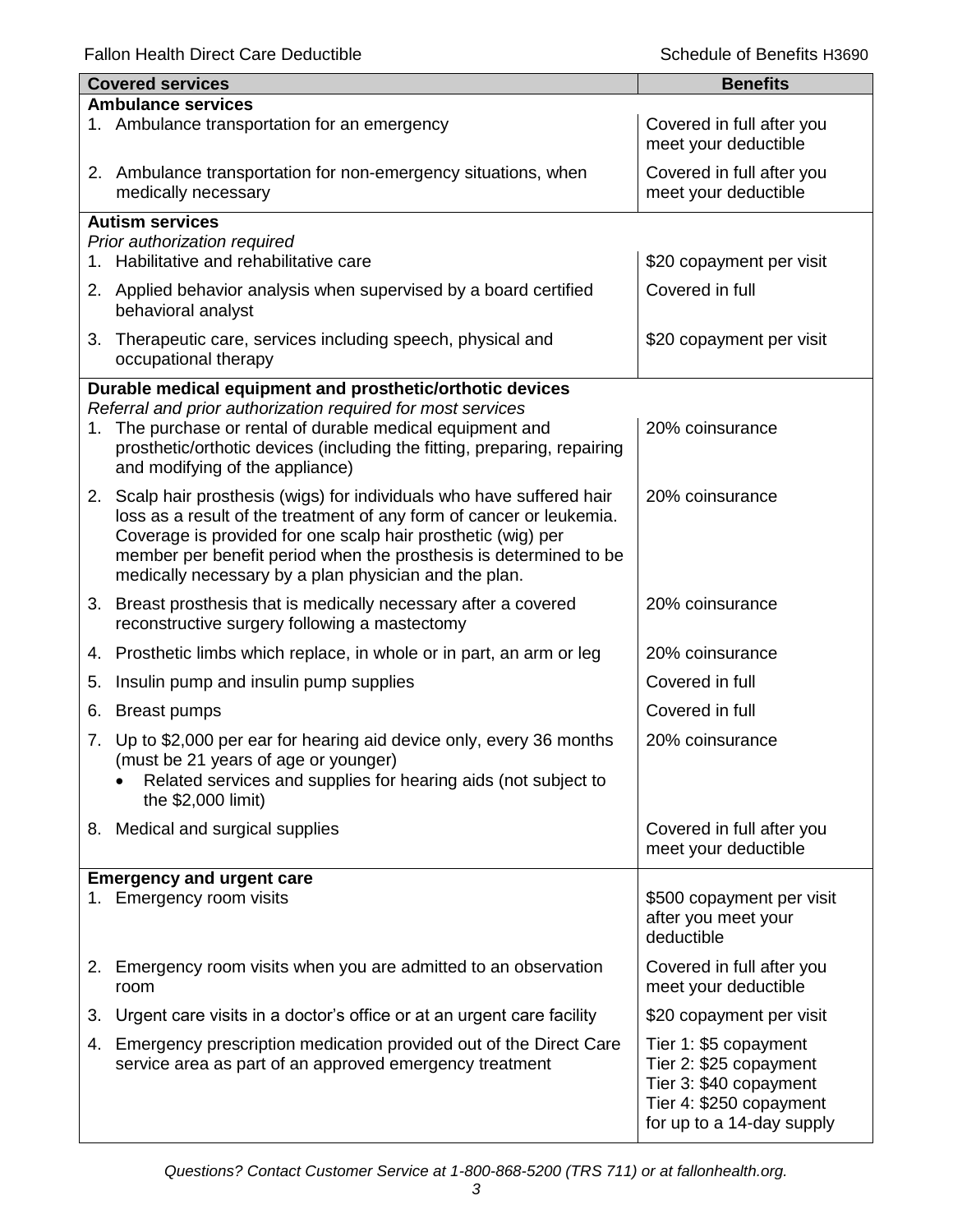| <b>Covered services</b>                                                                                                                                                                                                                                                                                                                                                                                                         | <b>Benefits</b>                                                       |  |  |
|---------------------------------------------------------------------------------------------------------------------------------------------------------------------------------------------------------------------------------------------------------------------------------------------------------------------------------------------------------------------------------------------------------------------------------|-----------------------------------------------------------------------|--|--|
| Emergency and urgent care, continued                                                                                                                                                                                                                                                                                                                                                                                            |                                                                       |  |  |
| Telemedicine visits with physicians through Teladoc. Visits are<br>5.<br>performed by phone, video, or mobile app.                                                                                                                                                                                                                                                                                                              | \$5 copayment per visit                                               |  |  |
| Enteral formulas and low protein foods<br>Referral and prior authorization required for enteral formulas<br>1. Enteral formulas, upon a physician's written order, for home use in<br>the treatment of malabsorption caused by Crohn's disease,<br>ulcerative colitis, gastroesophageal reflux, gastrointestinal motility,<br>chronic intestinal pseudo-obstruction, and inherited diseases of<br>amino acids and organic acids | Covered in full after you<br>meet your deductible                     |  |  |
| 2. Food products that have been modified to be low in protein for<br>individuals with inherited diseases of amino acids and organic<br>acids. You may be required to purchase these products over the<br>counter and submit claims to the plan for reimbursement.                                                                                                                                                               | Covered in full after you<br>meet your deductible                     |  |  |
| Home health care services                                                                                                                                                                                                                                                                                                                                                                                                       |                                                                       |  |  |
| Prior authorization required<br>1. Part-time or intermittent skilled nursing care and physical therapy<br>provided in your home by a home health agency                                                                                                                                                                                                                                                                         | Covered in full after you<br>meet your deductible                     |  |  |
| 2. Additional services and supplies that are determined to be a<br>medically necessary component of skilled nursing care and<br>physical therapy                                                                                                                                                                                                                                                                                | Covered in full after you<br>meet your deductible                     |  |  |
| 3. Home dialysis services and non-durable medical supplies                                                                                                                                                                                                                                                                                                                                                                      | Covered in full after you<br>meet your deductible                     |  |  |
| <b>Hospice care services</b><br>Referral and prior authorization required                                                                                                                                                                                                                                                                                                                                                       | Covered in full after you<br>meet your deductible                     |  |  |
| <b>Hospital inpatient services</b><br>Referral and prior authorization required<br>Inpatient hospital services including room and board in a<br>1.<br>semiprivate room and the services and supplies that would<br>ordinarily be furnished to you while you are an inpatient                                                                                                                                                    | \$500 copayment per<br>admission after you meet<br>your deductible    |  |  |
| Infertility/assisted reproductive technology (art) services*                                                                                                                                                                                                                                                                                                                                                                    |                                                                       |  |  |
| Referral and prior authorization required (unless provided by a Reliant Medical Group specialist and<br>you have a Reliant Medical Group PCP)                                                                                                                                                                                                                                                                                   |                                                                       |  |  |
| Office visits for the consultation, evaluation and diagnosis of fertility                                                                                                                                                                                                                                                                                                                                                       | \$20 copayment per visit with<br>a PCP and certain other<br>providers |  |  |
|                                                                                                                                                                                                                                                                                                                                                                                                                                 | \$30 copayment per visit with<br>a specialist                         |  |  |
| Diagnostic laboratory services<br>2.                                                                                                                                                                                                                                                                                                                                                                                            | Covered in full                                                       |  |  |
| Diagnostic X-ray services<br>3.                                                                                                                                                                                                                                                                                                                                                                                                 | \$30 copayment                                                        |  |  |
| Artificial insemination, such as intrauterine insemination (IUI)<br>4.                                                                                                                                                                                                                                                                                                                                                          | Covered in full after you<br>meet your deductible                     |  |  |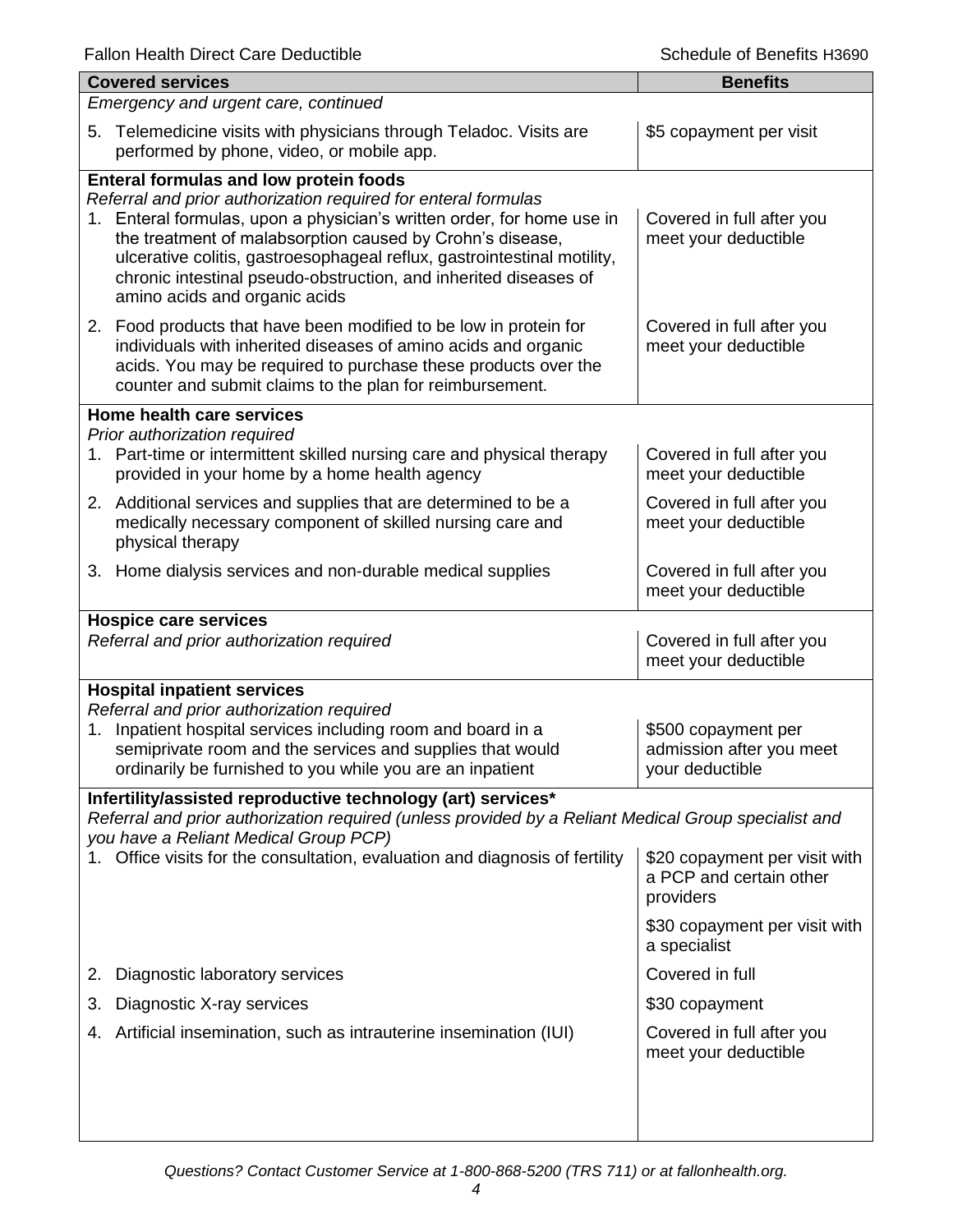| r allon Ficallin Direct Oare Deuaclibie                                                                                                                                                                                                                                                                                                                                                                                                                                                                                                                                                                                                                                                                                                                                                                                                                                                                                                                                                                                                                                                                                                        | ספטפרו בווטווטיום וט טווטט                                         |
|------------------------------------------------------------------------------------------------------------------------------------------------------------------------------------------------------------------------------------------------------------------------------------------------------------------------------------------------------------------------------------------------------------------------------------------------------------------------------------------------------------------------------------------------------------------------------------------------------------------------------------------------------------------------------------------------------------------------------------------------------------------------------------------------------------------------------------------------------------------------------------------------------------------------------------------------------------------------------------------------------------------------------------------------------------------------------------------------------------------------------------------------|--------------------------------------------------------------------|
| <b>Covered services</b>                                                                                                                                                                                                                                                                                                                                                                                                                                                                                                                                                                                                                                                                                                                                                                                                                                                                                                                                                                                                                                                                                                                        | <b>Benefits</b>                                                    |
| Infertility/assisted reproductive technology (art) services*, continued                                                                                                                                                                                                                                                                                                                                                                                                                                                                                                                                                                                                                                                                                                                                                                                                                                                                                                                                                                                                                                                                        |                                                                    |
| 5. Assisted reproductive technologies* except for those services listed<br>below                                                                                                                                                                                                                                                                                                                                                                                                                                                                                                                                                                                                                                                                                                                                                                                                                                                                                                                                                                                                                                                               | Covered in full after you<br>meet your deductible                  |
| Assisted reproductive technologies for:<br>6.<br>In vitro fertilization (IVF-ET)<br>Gamete intrafallopian transfer (GIFT)<br>$\bullet$<br>Zygote intrafallopian transfer (ZIFT)                                                                                                                                                                                                                                                                                                                                                                                                                                                                                                                                                                                                                                                                                                                                                                                                                                                                                                                                                                | \$250 copayment per<br>procedure after you meet<br>your deductible |
| 7. Sperm, egg, and/or inseminated egg procurement, assisted<br>hatching, cryopreservation, processing and banking for plan<br>members in active infertility treatment to the extent that such costs<br>are not covered by the donor's insurer                                                                                                                                                                                                                                                                                                                                                                                                                                                                                                                                                                                                                                                                                                                                                                                                                                                                                                  | Covered in full after you<br>meet your deductible                  |
| * See the Description of benefits section of your Member Handbook/<br>Evidence of Coverage for a list of covered infertility/ART services.                                                                                                                                                                                                                                                                                                                                                                                                                                                                                                                                                                                                                                                                                                                                                                                                                                                                                                                                                                                                     |                                                                    |
| <b>Maternity services</b><br>1. Obstetrical services including prenatal, childbirth, postnatal and<br>postpartum care                                                                                                                                                                                                                                                                                                                                                                                                                                                                                                                                                                                                                                                                                                                                                                                                                                                                                                                                                                                                                          | Prenatal: \$20 copayment<br>(first visit only)                     |
|                                                                                                                                                                                                                                                                                                                                                                                                                                                                                                                                                                                                                                                                                                                                                                                                                                                                                                                                                                                                                                                                                                                                                | Postnatal: \$20 copayment<br>per visit                             |
| 2. Inpatient maternity and newborn child care for a minimum of 48<br>hours of care following a vaginal delivery, or 96 hours of care<br>following a Caesarean section delivery, including charges for the<br>following services when provided during an inpatient maternity<br>admission: childbirth, nursery charges, circumcision, routine<br>examination, hearing screening and medically necessary<br>treatments of congenital defects, birth abnormalities or premature<br>birth. The covered length of stay may be reduced if the mother and<br>the attending physician agree upon an earlier discharge. If you or<br>your newborn are discharged earlier, you are covered for home<br>visits, parent education, assistance and training in breast or bottle<br>feeding and the performance of any necessary and appropriate<br>clinical tests; provided, however that the first home visit shall be<br>conducted by a registered nurse, physician or certified nurse<br>midwife; and provided further, that any subsequent home visit<br>determined to be clinically necessary shall be provided by a<br>licensed health care provider. | \$500 copayment per<br>admission after you meet<br>your deductible |
| (Fallon Health members are eligible for childbirth classes (refresher class<br>or siblings class))                                                                                                                                                                                                                                                                                                                                                                                                                                                                                                                                                                                                                                                                                                                                                                                                                                                                                                                                                                                                                                             | Covered in full through<br>member reimbursement                    |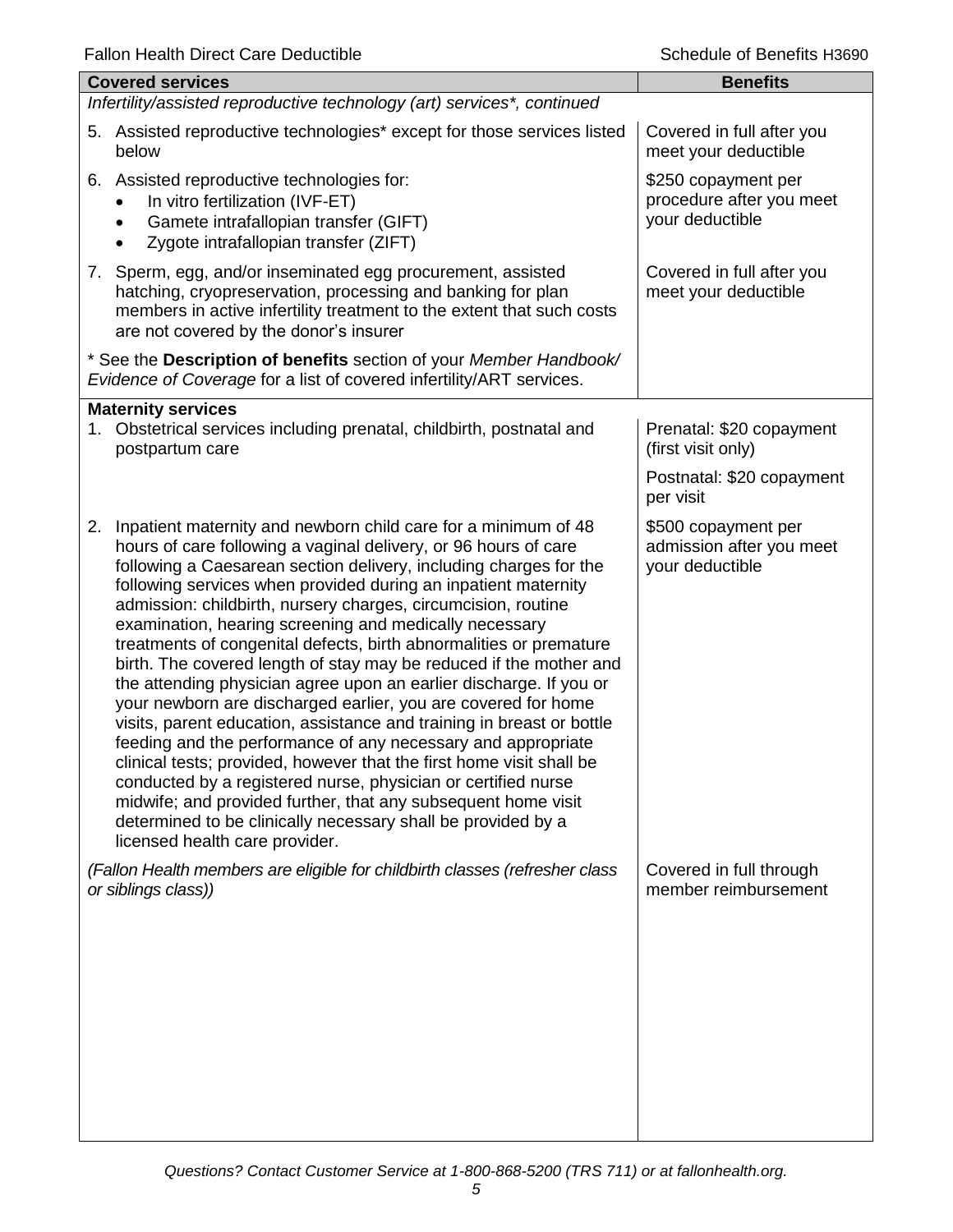|             | <b>Covered services</b>                                                                                                                                                                                                                                                                                                                                 | <b>Benefits</b>          |  |  |
|-------------|---------------------------------------------------------------------------------------------------------------------------------------------------------------------------------------------------------------------------------------------------------------------------------------------------------------------------------------------------------|--------------------------|--|--|
|             | Mental health and substance use services                                                                                                                                                                                                                                                                                                                |                          |  |  |
|             | Inpatient services<br>Prior authorization required                                                                                                                                                                                                                                                                                                      |                          |  |  |
| $1_{\cdot}$ | Inpatient hospital care for as many days as your condition requires,<br>including room and board and the services and supplies that would<br>ordinarily be furnished to you while you are an inpatient. These<br>include, but are not limited to, individual, family and group therapy,<br>pharmacological therapy, and diagnostic laboratory services. | Covered in full          |  |  |
|             | Note: Prior authorization will not be required for behavioral health<br>inpatient admission immediately following an emergency room visit.                                                                                                                                                                                                              |                          |  |  |
|             | <b>Intermediate services</b>                                                                                                                                                                                                                                                                                                                            |                          |  |  |
|             | Prior authorization required<br>Intermediate services include but are not limited to:<br>1. Acute and other residential treatment-Mental health services<br>provided in a 24-hour setting therapeutic environments                                                                                                                                      | Covered in full          |  |  |
|             | 2. Clinically managed detoxification services-24 hour, 7 days a week,<br>clinically managed de-tox services in a licensed non-hospital setting<br>that include 24 hour per day supervision                                                                                                                                                              | Covered in full          |  |  |
|             | 3. Partial Hospitalization: Short-term day/evening mental health<br>programming available 5 to 7 days per week                                                                                                                                                                                                                                          | \$20 copayment per visit |  |  |
|             | 4. Intensive outpatient programs: Multimodal, inter-disciplinary,<br>structured behavioral health treatment provided 2-3 hours per day,<br>multiple days per week                                                                                                                                                                                       | \$20 copayment per visit |  |  |
|             | 5. Day treatment: Program encompasses some portion of the day or<br>week rather than a weekly visit                                                                                                                                                                                                                                                     | \$20 copayment per visit |  |  |
|             | 6. Crisis Stabilization: Short-term psychiatric treatment in a structured,<br>community based therapeutic environments                                                                                                                                                                                                                                  | \$20 copayment per visit |  |  |
|             | 7. In-home therapy services                                                                                                                                                                                                                                                                                                                             | \$20 copayment per visit |  |  |
|             | Intermediate services for children and adolescents under the age of 19<br>1. Community-based acute treatment                                                                                                                                                                                                                                            | Covered in full          |  |  |
|             | 2. Intensive community-based treatment                                                                                                                                                                                                                                                                                                                  | Covered in full          |  |  |
| 3.          | <b>Intensive Care Coordination</b>                                                                                                                                                                                                                                                                                                                      | Covered in full          |  |  |
| 4.          | Family Stabilization Team (also referred to as In-Home Therapy)                                                                                                                                                                                                                                                                                         | Covered in full          |  |  |
| 5.          | <b>In-home Behavioral Services</b>                                                                                                                                                                                                                                                                                                                      | Covered in full          |  |  |
| 6.          | Mobile Crisis Intervention (service available up to seven days).<br>Prior authorization not required.                                                                                                                                                                                                                                                   | Covered in full          |  |  |
|             | 7. Family support and training                                                                                                                                                                                                                                                                                                                          | Covered in full          |  |  |
| 8.          | Therapeutic mentoring services                                                                                                                                                                                                                                                                                                                          | Covered in full          |  |  |
| 1.          | <b>Outpatient services</b><br>Outpatient office visits, including individual, group or family therapy.                                                                                                                                                                                                                                                  | \$20 copayment per visit |  |  |
| 2.          | Psychopharmacological services, such as visits with a physician to<br>review, monitor and adjust the levels of prescription medication to<br>treat a mental condition. Prior authorization required.                                                                                                                                                    | \$20 copayment per visit |  |  |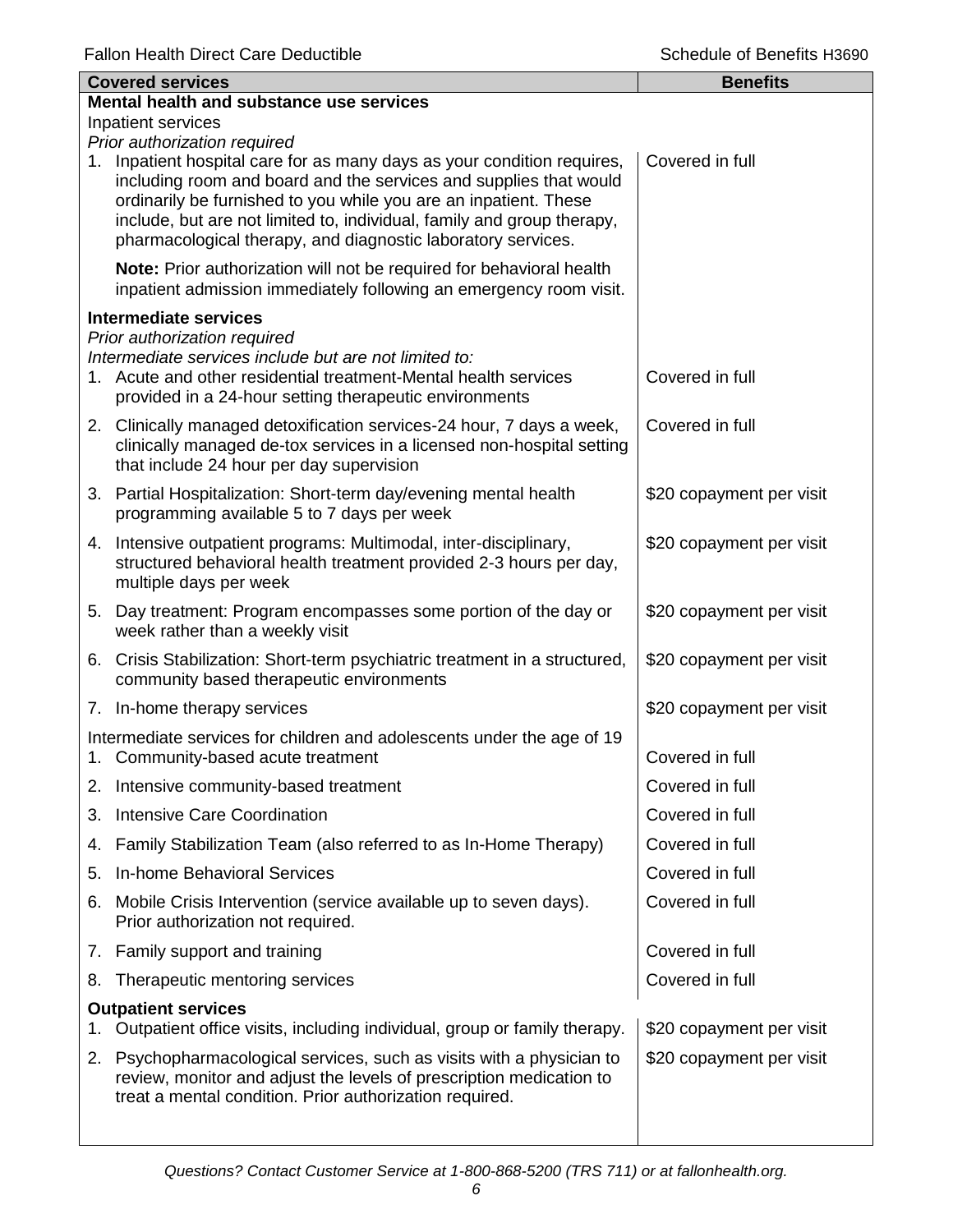|                                                                                                                                                                                                                                                                                                                                                                                            | <b>Covered services</b>                                                                                                                                                                                                                                        | <b>Benefits</b>                                                                                           |  |  |
|--------------------------------------------------------------------------------------------------------------------------------------------------------------------------------------------------------------------------------------------------------------------------------------------------------------------------------------------------------------------------------------------|----------------------------------------------------------------------------------------------------------------------------------------------------------------------------------------------------------------------------------------------------------------|-----------------------------------------------------------------------------------------------------------|--|--|
|                                                                                                                                                                                                                                                                                                                                                                                            | Mental health and substance use services, continued                                                                                                                                                                                                            |                                                                                                           |  |  |
|                                                                                                                                                                                                                                                                                                                                                                                            | 3. Neuropsychological assessment services when medically<br>necessary. Prior authorization required.                                                                                                                                                           | \$20 copayment per visit                                                                                  |  |  |
| Note: Effective for plan years beginning on or after October 1, 2015,<br>Massachusetts state law (Chapter 258 of the Acts of 2014) restricts the<br>circumstances in which insurers may require prior authorization for<br>substance use services. We will not require prior authorization for<br>substance use services in any circumstances where this is not allowed<br>by Chapter 258. |                                                                                                                                                                                                                                                                |                                                                                                           |  |  |
|                                                                                                                                                                                                                                                                                                                                                                                            | <b>Office visits and outpatient services</b><br>1. Office visits, to diagnose or treat an illness or an injury                                                                                                                                                 | \$20 copayment per visit with                                                                             |  |  |
|                                                                                                                                                                                                                                                                                                                                                                                            | Telehealth visits done via a secure, real time Telemedicine<br>$\bullet$<br>platform which is inclusive of both an audio and visual                                                                                                                            | a PCP and certain other<br>providers                                                                      |  |  |
|                                                                                                                                                                                                                                                                                                                                                                                            | component.                                                                                                                                                                                                                                                     | \$30 copayment per visit with<br>a specialist                                                             |  |  |
|                                                                                                                                                                                                                                                                                                                                                                                            | 2. A second opinion, upon your request, with another plan provider                                                                                                                                                                                             | \$20 copayment per visit with<br>a PCP and certain other<br>providers                                     |  |  |
|                                                                                                                                                                                                                                                                                                                                                                                            |                                                                                                                                                                                                                                                                | \$30 copayment per visit with<br>a specialist                                                             |  |  |
|                                                                                                                                                                                                                                                                                                                                                                                            | 3. Certain drugs covered under medical benefits, and that are<br>ordered, supplied and administered by a plan provider                                                                                                                                         | Covered in full after you<br>meet your deductible                                                         |  |  |
|                                                                                                                                                                                                                                                                                                                                                                                            | 4. Allergy injections                                                                                                                                                                                                                                          | Covered in full                                                                                           |  |  |
|                                                                                                                                                                                                                                                                                                                                                                                            | 5. Radiation therapy and Chemotherapy                                                                                                                                                                                                                          | Covered in full after you<br>meet your deductible                                                         |  |  |
|                                                                                                                                                                                                                                                                                                                                                                                            | 6. Respiratory therapy                                                                                                                                                                                                                                         | Covered in full after you<br>meet your deductible                                                         |  |  |
|                                                                                                                                                                                                                                                                                                                                                                                            | 7. Hormone replacement services in the doctor's office for<br>perimenopausal or postmenopausal women                                                                                                                                                           | \$20 copayment per visit                                                                                  |  |  |
|                                                                                                                                                                                                                                                                                                                                                                                            | 8. Diagnostic lab services ordered by a plan provider, in relation to a<br>covered office visit                                                                                                                                                                | Covered in full                                                                                           |  |  |
|                                                                                                                                                                                                                                                                                                                                                                                            | 9. Diagnostic X-ray services ordered by a plan provider, in relation to<br>a covered office visit                                                                                                                                                              | \$30 copayment                                                                                            |  |  |
|                                                                                                                                                                                                                                                                                                                                                                                            | 10. Other diagnostic services including but not limited to, EKG,<br>endoscopy, colonoscopy and ultrasound                                                                                                                                                      | Covered in full after you<br>meet your deductible                                                         |  |  |
|                                                                                                                                                                                                                                                                                                                                                                                            | 11. High-tech imaging services, including but not limited to, MRI/MRA,<br>CT/CTA, PET scans and nuclear cardiology imaging. Limited to one<br>copayment per day when performed at the same facility for the<br>same diagnosis. (Prior authorization required.) | \$500 copayment per MRI,<br>CT, PET scan or nuclear<br>cardiology image after you<br>meet your deductible |  |  |
|                                                                                                                                                                                                                                                                                                                                                                                            | 12. Chiropractic services for acute musculoskeletal conditions. The<br>condition must be new or an acute exacerbation of a previous<br>condition. Chiropractic services will be covered as medically                                                           | \$30 copayment per visit                                                                                  |  |  |
|                                                                                                                                                                                                                                                                                                                                                                                            | necessary<br>Outpatient lab tests and x-rays                                                                                                                                                                                                                   | See Diagnostic lab, x-ray<br>and high-tech imaging<br>services                                            |  |  |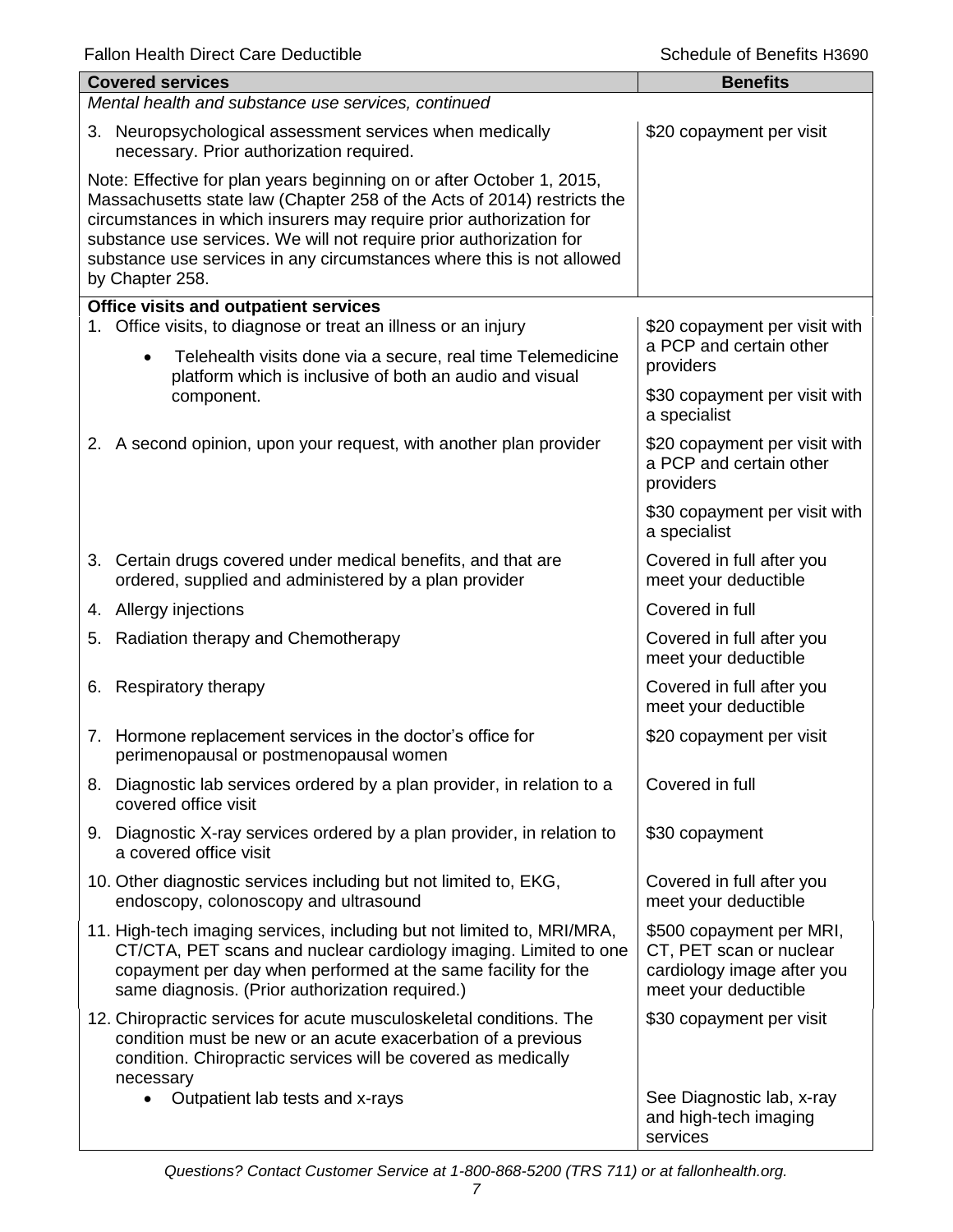| <b>Covered services</b>                                                                                                                                                                                                                                                | <b>Benefits</b>                                                                                                                                           |  |  |
|------------------------------------------------------------------------------------------------------------------------------------------------------------------------------------------------------------------------------------------------------------------------|-----------------------------------------------------------------------------------------------------------------------------------------------------------|--|--|
| Office visits and outpatient services, continued                                                                                                                                                                                                                       |                                                                                                                                                           |  |  |
| 13. Outpatient renal dialysis at a plan-designated center or continuous<br>ambulatory peritoneal dialysis                                                                                                                                                              | Covered in full after you<br>meet your deductible                                                                                                         |  |  |
| 14. Diabetes outpatient self-management training and education,<br>including medical nutrition therapy, provided by a certified diabetes<br>health care provider                                                                                                       | \$20 copayment per visit                                                                                                                                  |  |  |
| 15. Laboratory tests necessary for the diagnosis or treatment of<br>diabetes, including glycosylated hemoglobin, or HbAlc, tests, and<br>urinary/protein/microalbumin and lipid profiles                                                                               | Covered in full                                                                                                                                           |  |  |
| 16. Medical social services provided to assist you in adjustment to your<br>or your family member's illness. This includes assessment,<br>counseling, consultation and assistance in accessing community<br>resources.                                                 | \$20 copayment per visit                                                                                                                                  |  |  |
| 17. Outpatient surgery, anesthesia and the medically necessary<br>preoperative and postoperative care related to the surgery                                                                                                                                           | \$500 copayment per surgery<br>after you meet your<br>deductible when provided in<br>a hospital outpatient, day<br>surgery or ambulatory care<br>facility |  |  |
| 18. Visit to a contracted limited service clinic. Services are provided for<br>a variety of common illnesses, including, but not limited to:<br>strep throat<br>ear, eyes, sinus, bladder and bronchial infections<br>minor skin conditions (e.g. sunburn, cold sores) | \$20 copayment per visit                                                                                                                                  |  |  |
|                                                                                                                                                                                                                                                                        |                                                                                                                                                           |  |  |
| 19. Podiatry care<br>Outpatient lab tests and x-rays                                                                                                                                                                                                                   | See Diagnostic lab, x-ray<br>and imaging services                                                                                                         |  |  |
| Outpatient surgical services<br>٠                                                                                                                                                                                                                                      | See Outpatient surgery                                                                                                                                    |  |  |
| Outpatient medical care                                                                                                                                                                                                                                                | See Office visits                                                                                                                                         |  |  |
| Oral surgery and related services                                                                                                                                                                                                                                      |                                                                                                                                                           |  |  |
| Referral and prior authorization required (except for extraction of impacted teeth or lingual frenectomy)<br>1. Removal or exposure of impacted teeth, including both hard and<br>soft tissue impactions, or an evaluation for this procedure                          | \$30 copayment per visit                                                                                                                                  |  |  |
| 2. Surgical treatments of cysts, affecting the teeth or gums, that must<br>be rendered by a plan oral surgeon                                                                                                                                                          | \$30 copayment per visit                                                                                                                                  |  |  |
| 3. Treatment of fractures of the jaw bone (mandible) or any facial<br>bone                                                                                                                                                                                             | \$30 copayment per visit                                                                                                                                  |  |  |
| 4. Evaluation and surgery for the treatment of temporomandibular joint<br>disorder when a medical condition is diagnosed, or for surgery<br>related to the jaw or any structure connected to the jaw                                                                   | \$30 copayment per visit                                                                                                                                  |  |  |
| 5. Extraction of teeth in preparation for radiation treatment of the head<br>or neck                                                                                                                                                                                   | \$30 copayment per visit                                                                                                                                  |  |  |
| Surgical treatment related to cancer<br>6.                                                                                                                                                                                                                             | \$30 copayment per visit                                                                                                                                  |  |  |
|                                                                                                                                                                                                                                                                        |                                                                                                                                                           |  |  |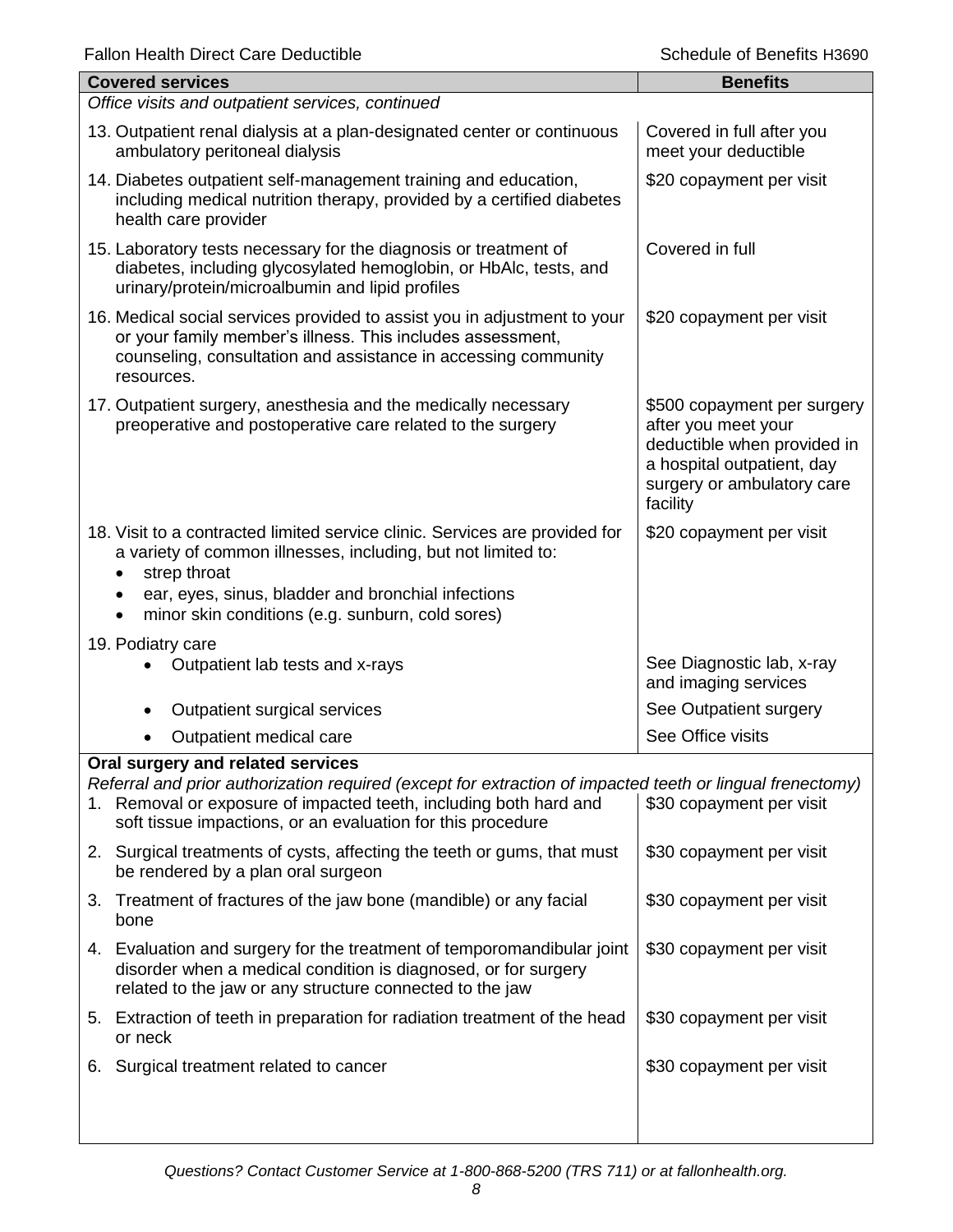| <b>Covered services</b>                                                                                                                                                                                                                        | <b>Benefits</b>                                                                     |  |  |
|------------------------------------------------------------------------------------------------------------------------------------------------------------------------------------------------------------------------------------------------|-------------------------------------------------------------------------------------|--|--|
| Oral surgery and related services, continued                                                                                                                                                                                                   |                                                                                     |  |  |
| 7. Emergency medical care, such as, to relieve pain and stop bleeding<br>as a result of accidental injury to sound natural teeth or tissues,<br>when provided as soon as medically possible after the injury. This                             | \$20 copayment per visit to a<br>physician's or dentist's office                    |  |  |
| does not include restorative or other dental services. No referral or<br>authorization is required. Go to the closest provider.                                                                                                                | \$500 copayment per visit to<br>an emergency room after<br>you meet your deductible |  |  |
| Note: These benefits are for oral surgery services in an office setting. Oral surgery services in a<br>hospital outpatient, day surgery or ambulatory care facility, or as an inpatient are covered in full after<br>you meet your deductible. |                                                                                     |  |  |
| See Office visits and outpatient services for diagnostic lab and X-ray services.                                                                                                                                                               |                                                                                     |  |  |
| <b>Organ transplants</b>                                                                                                                                                                                                                       |                                                                                     |  |  |
| Referral and prior authorization required<br>1. Office visits related to the transplant                                                                                                                                                        | \$20 copayment per visit with<br>a PCP and certain other<br>providers               |  |  |
|                                                                                                                                                                                                                                                | \$30 copayment per visit with<br>a specialist                                       |  |  |
| 2. Inpatient hospital services, including room and board in a<br>semiprivate room and the services and supplies that would<br>ordinarily be furnished to you while you are an inpatient                                                        | \$500 copayment per<br>admission after you meet<br>your deductible                  |  |  |
| 3. Human leukocyte antigen (HLA) or histocompatability locus antigen<br>testing for A, B or DR antigens, or any combination thereof,<br>necessary to establish bone marrow transplant donor suitability of a<br>member                         | Covered in full                                                                     |  |  |
| Pediatric dental services*<br>(for members under the age of 19)                                                                                                                                                                                | See Addendum: Pediatric<br><b>Dental Services</b>                                   |  |  |
| Pediatric vision services*<br>(for members under the age of 19)                                                                                                                                                                                | See Addendum: Pediatric<br><b>Vision Services</b>                                   |  |  |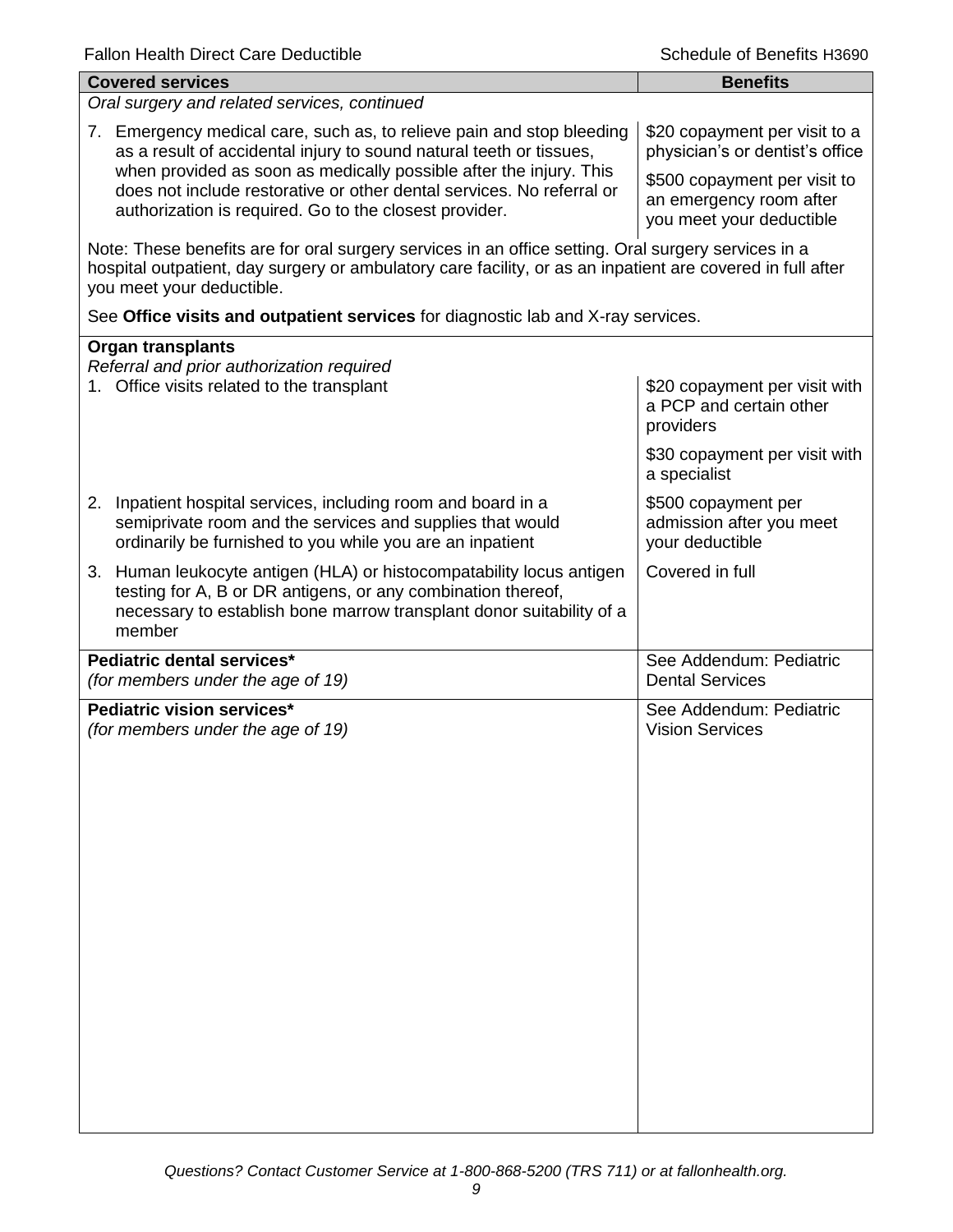| <b>Covered services</b>                                                                                                                                                                                                                                                                                                                                                                                                                                  | <b>Benefits</b>                                                                                                                                            |  |  |
|----------------------------------------------------------------------------------------------------------------------------------------------------------------------------------------------------------------------------------------------------------------------------------------------------------------------------------------------------------------------------------------------------------------------------------------------------------|------------------------------------------------------------------------------------------------------------------------------------------------------------|--|--|
| <b>Prescription drugs</b>                                                                                                                                                                                                                                                                                                                                                                                                                                |                                                                                                                                                            |  |  |
| Covered prescription items:<br>• Prescription medication<br>Prescription contraceptive drugs and devices*<br>$\bullet$<br>Hormone replacement therapy for peri- and post-menopausal<br>$\bullet$<br>women<br>Injectable agents (self-administered**)                                                                                                                                                                                                     | Network pharmacy:<br>Tier 1: \$5 copayment<br>Tier 2: \$25 copayment<br>Tier 3: \$40 copayment<br>Tier 4: \$250 copayment<br>for up to a 30-day supply     |  |  |
| Insulin<br>Syringes (including insulin syringes) or needles when medically<br>$\bullet$<br>necessary<br>Supplies for the treatment of diabetes, as required by state law,<br>including:<br>blood glucose monitoring strips<br>—<br>urine glucose strips<br>—<br>lancets<br>$\overline{\phantom{0}}$<br>ketone strips<br>$-$<br>Special medical formulas to treat certain metabolic disorders as<br>required by state law (prior authorization required). | Mail-order pharmacy:<br>Tier 1: \$10 copayment<br>Tier 2: \$50 copayment<br>Tier 3: \$80 copayment<br>Tier 4: \$750 copayment<br>for up to a 90-day supply |  |  |
| *Generic prescription contraceptive drugs and devices are covered in<br>full. Brand name prescription contraceptive drugs and devices with no<br>generic equivalent are covered in full (prior authorization required).                                                                                                                                                                                                                                  |                                                                                                                                                            |  |  |
| ** Injectables administered in the doctor's office or under other<br>professional supervision are covered as a medical benefit.                                                                                                                                                                                                                                                                                                                          |                                                                                                                                                            |  |  |
| Orally administered anticancer medications used to kill or slow the<br>growth of cancerous cells                                                                                                                                                                                                                                                                                                                                                         | Covered in full                                                                                                                                            |  |  |
| Certain medications cannot be limited to a 30-day supply due to<br>manufacturer packaging, for example, a prefilled syringe. In these<br>cases, you will be charged the applicable copay/coinsurance based on<br>the actual day supply.                                                                                                                                                                                                                  |                                                                                                                                                            |  |  |
| Note: Medical and surgical supplies obtained through a pharmacy may<br>have a drug prescription benefit cost-sharing applied.                                                                                                                                                                                                                                                                                                                            |                                                                                                                                                            |  |  |
|                                                                                                                                                                                                                                                                                                                                                                                                                                                          |                                                                                                                                                            |  |  |
|                                                                                                                                                                                                                                                                                                                                                                                                                                                          |                                                                                                                                                            |  |  |
|                                                                                                                                                                                                                                                                                                                                                                                                                                                          |                                                                                                                                                            |  |  |
|                                                                                                                                                                                                                                                                                                                                                                                                                                                          |                                                                                                                                                            |  |  |
|                                                                                                                                                                                                                                                                                                                                                                                                                                                          |                                                                                                                                                            |  |  |
|                                                                                                                                                                                                                                                                                                                                                                                                                                                          |                                                                                                                                                            |  |  |
|                                                                                                                                                                                                                                                                                                                                                                                                                                                          |                                                                                                                                                            |  |  |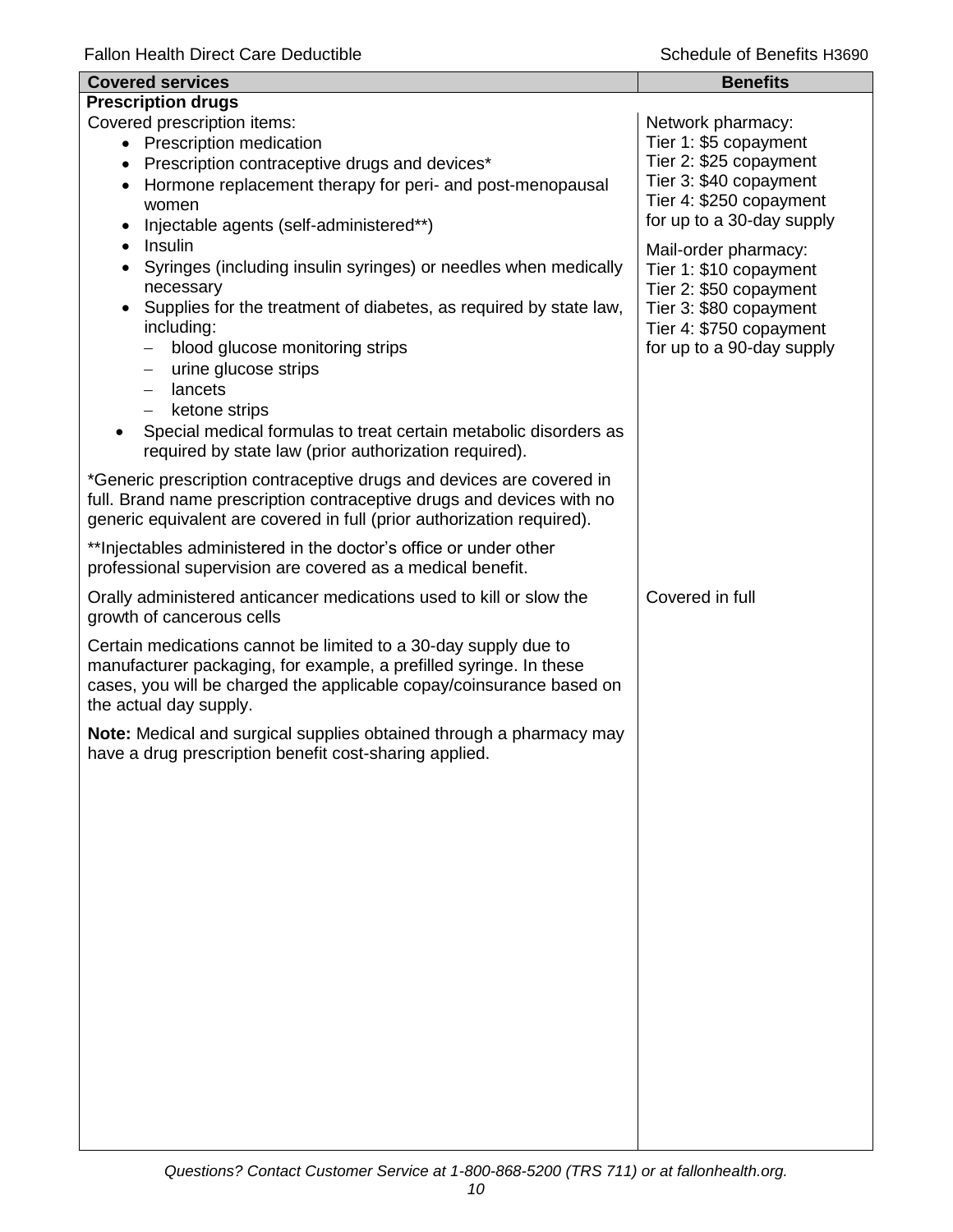Fallon Health Direct Care Deductible **Schedule of Benefits H3690** 

| <b>Covered services</b> |                                                                                                                                                                                                                                                                                                                                                                                                                                                                                           | <b>Benefits</b> |
|-------------------------|-------------------------------------------------------------------------------------------------------------------------------------------------------------------------------------------------------------------------------------------------------------------------------------------------------------------------------------------------------------------------------------------------------------------------------------------------------------------------------------------|-----------------|
|                         | <b>Preventive care</b>                                                                                                                                                                                                                                                                                                                                                                                                                                                                    |                 |
|                         | 1. Routine physical exams for the prevention and detection of disease                                                                                                                                                                                                                                                                                                                                                                                                                     | Covered in full |
|                         | 2. Immunizations that are included on the formulary, that are for<br>covered medical benefits and that are ordered, supplied and<br>administered by a plan physician. If administered by a plan<br>specialist, you will generally need to obtain a referral to see the<br>specialist.                                                                                                                                                                                                     | Covered in full |
|                         | 3. A baseline mammogram for women age 35 to 40, and a yearly<br>mammogram for women age 40 and older                                                                                                                                                                                                                                                                                                                                                                                      | Covered in full |
|                         | 4. Routine gynecological care services, including an annual Pap<br>smear (cytological screening) and pelvic exam                                                                                                                                                                                                                                                                                                                                                                          | Covered in full |
| 5.                      | Routine eye exams, once in each 12-month period                                                                                                                                                                                                                                                                                                                                                                                                                                           | Covered in full |
| 6.                      | Hearing and vision screening                                                                                                                                                                                                                                                                                                                                                                                                                                                              | Covered in full |
|                         | 7. Well-child care and pediatric services, at least six times during the<br>child's first year after birth, at least three times during the next year,<br>then at least annually until the child's sixth birthday. This includes<br>the following services, as recommended by the physician and in<br>accordance with state law:<br>• physical examination<br>• history<br>measurements<br>• sensory screening<br>• neuropsychiatric evaluation<br>• development screening and assessment | Covered in full |
|                         | 8. Pediatric services including:<br>appropriate immunizations<br>• hereditary and metabolic screening at birth<br>• newborn hearing screening test performed before the newborn<br>infant is discharged from the hospital or birthing center<br>• tuberculin tests, hematocrit, hemoglobin, and other appropriate<br>blood tests and urinalysis<br>• lead screening                                                                                                                       | Covered in full |
|                         | 9. Female consultations, examinations, procedures, contraceptive<br>devices, and medical services related to the use of all contraceptive<br>methods*                                                                                                                                                                                                                                                                                                                                     | Covered in full |
|                         | 10. Tobacco counseling sessions with your primary physician or other<br>provider designed to create a plan to stop smoking.                                                                                                                                                                                                                                                                                                                                                               | Covered in full |
|                         | * Prescription contraceptive devices are covered under the prescription<br>drug benefit.                                                                                                                                                                                                                                                                                                                                                                                                  |                 |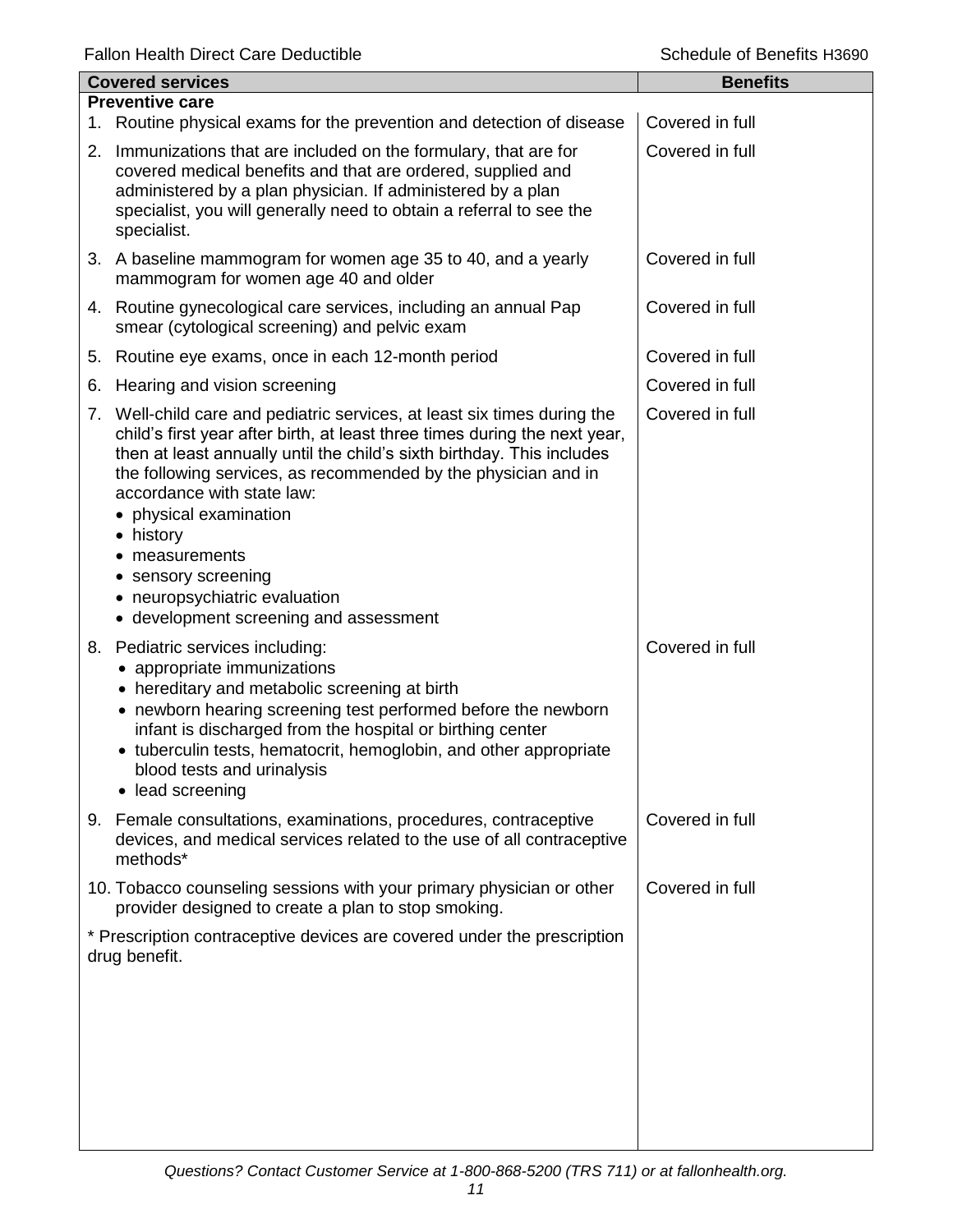| <b>Covered services</b>                  |                                                                                                                                                                                                                                                                                                                                                                                                                                                    | <b>Benefits</b>                                                    |
|------------------------------------------|----------------------------------------------------------------------------------------------------------------------------------------------------------------------------------------------------------------------------------------------------------------------------------------------------------------------------------------------------------------------------------------------------------------------------------------------------|--------------------------------------------------------------------|
| 1.                                       | <b>Reconstructive surgery</b><br>Referral and prior authorization required (unless provided by a Reliant<br>Medical Group specialist and you have a Reliant Medical Group PCP)<br>Inpatient hospital services including room and board in a<br>semiprivate room and the services and supplies that would<br>ordinarily be furnished to you while you are an inpatient, including<br>Massachusetts mandated services for cleft lip and cleft palate | \$500 copayment per<br>admission after you meet<br>your deductible |
|                                          | <b>Rehabilitation and habilitation services</b><br>Referral required                                                                                                                                                                                                                                                                                                                                                                               |                                                                    |
|                                          | 1. Physical and occupational therapy services are covered for up to<br>60 visits combined per benefit period when medically necessary<br>with a PCP referral. After 60 combined physical and occupational<br>therapy visits, prior authorization based on medical necessity is<br>required for additional visits.                                                                                                                                  | \$30 copayment per visit                                           |
|                                          | 2. Medically necessary services for the diagnosis and treatment of<br>speech, hearing and language disorders when services are<br>provided by a plan provider who is a speech-language pathologist<br>or audiologist; and at a plan facility or a plan provider's office with a<br>PCP referral. After 30 speech therapy visits, prior authorization<br>based on medical necessity is required for additional visits.                              | \$30 copayment per visit                                           |
|                                          | 3. Cardiac rehabilitation services to treat cardiovascular disease in<br>accordance with state law and Department of Public Health<br>regulations                                                                                                                                                                                                                                                                                                  | \$30 copayment per visit                                           |
|                                          | 4. Medically necessary early intervention services delivered by a<br>certified early intervention specialist, according to operational<br>standards developed by the Department of Public Health, for<br>children from birth to their third birthday.                                                                                                                                                                                              | Covered in full                                                    |
|                                          | 5. Pulmonary rehabilitation services for chronic obstructive pulmonary<br>disease (COPD) are covered for up to two one-hour sessions per<br>day, for up to 36 lifetime sessions.                                                                                                                                                                                                                                                                   | Covered in full after you<br>meet your deductible                  |
| <b>Skilled nursing facility services</b> |                                                                                                                                                                                                                                                                                                                                                                                                                                                    |                                                                    |
| 1.                                       | Referral and prior authorization required<br>Inpatient hospital services, for up to 100 days per benefit period<br>provided criteria is met, including room and board in a semiprivate<br>room and the services and supplies that would ordinarily be<br>furnished to you while you are an inpatient                                                                                                                                               | \$500 copayment per<br>admission after you meet<br>your deductible |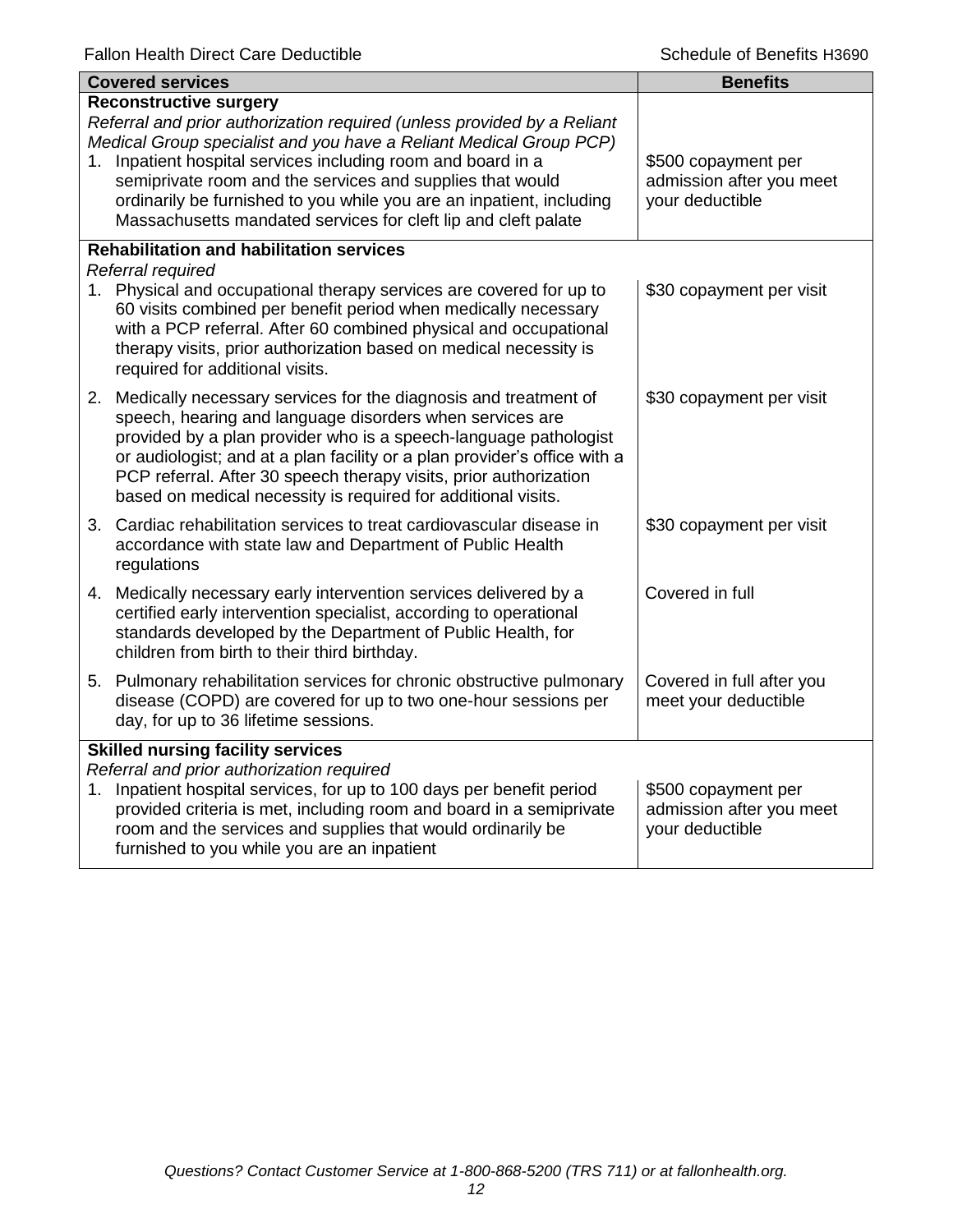# **Addendum Pediatric Dental Services**

# *This addendum is part of your Member* Handbook/Evidence of Coverage.

This addendum provides you with the cost-sharing that you are responsible for when you get covered pediatric dental care from a plan dentist for members under the age of 19. For a list of plan dentists, go to fallonhealth.org or call Customer Service at 1-800-868-5200 (TRS 711).

# **Preventive and Diagnostic Services**

|                                                                             | <b>Benefits</b> |
|-----------------------------------------------------------------------------|-----------------|
| <b>Preventive and Diagnostic Services</b>                                   |                 |
| Comprehensive Evaluation (once per lifetime per provider or location)<br>٠  |                 |
| Periodic Oral Exams (two per benefit period)<br>$\bullet$                   |                 |
| Limited oral evaluation (two per benefit period)<br>$\bullet$               |                 |
| Full mouth x-rays (once every 36 months per provider or location)           |                 |
| Panoramic x-rays (once every 36 months per provider or location)            |                 |
| Bitewing x-rays (two per benefit period)<br>٠                               | Covered in full |
| Single tooth x-rays (one per visit)                                         |                 |
| Teeth cleaning, including minor scaling procedures (two per benefit period) |                 |
| Fluoride Treatments (one per day per provider or location)                  |                 |
| Space maintainers                                                           |                 |
| Sealants (Please note: Sealants are not covered on previously restored      |                 |
| teeth) (Once every 36 months per provider or location)                      |                 |

# **Basic Covered Services**

|                                                                                                                                                                                                                                                                                                                                                                                                            | <b>Benefits</b> |
|------------------------------------------------------------------------------------------------------------------------------------------------------------------------------------------------------------------------------------------------------------------------------------------------------------------------------------------------------------------------------------------------------------|-----------------|
| <b>Basic Covered Services</b><br>Amalgam restorations (once per benefit period per tooth)<br>Composite resin restorations (once per benefit period per tooth)<br>Recement crowns/onlays<br>Rebase or reline dentures (once every 24 months)                                                                                                                                                                |                 |
| Root canals on permanent teeth (once per lifetime per tooth)<br>Prefabricated stainless steel crowns (once per lifetime per tooth)<br>Periodontal scaling and root planning (once every 36 months)<br>Simple extractions (once per lifetime per tooth, erupted or exposed root)<br>Surgical extractions (once per lifetime per tooth)<br>Vital pulpotomy<br>Apeicocectomy<br>Palliative care<br>Anesthesia | 25% coinsurance |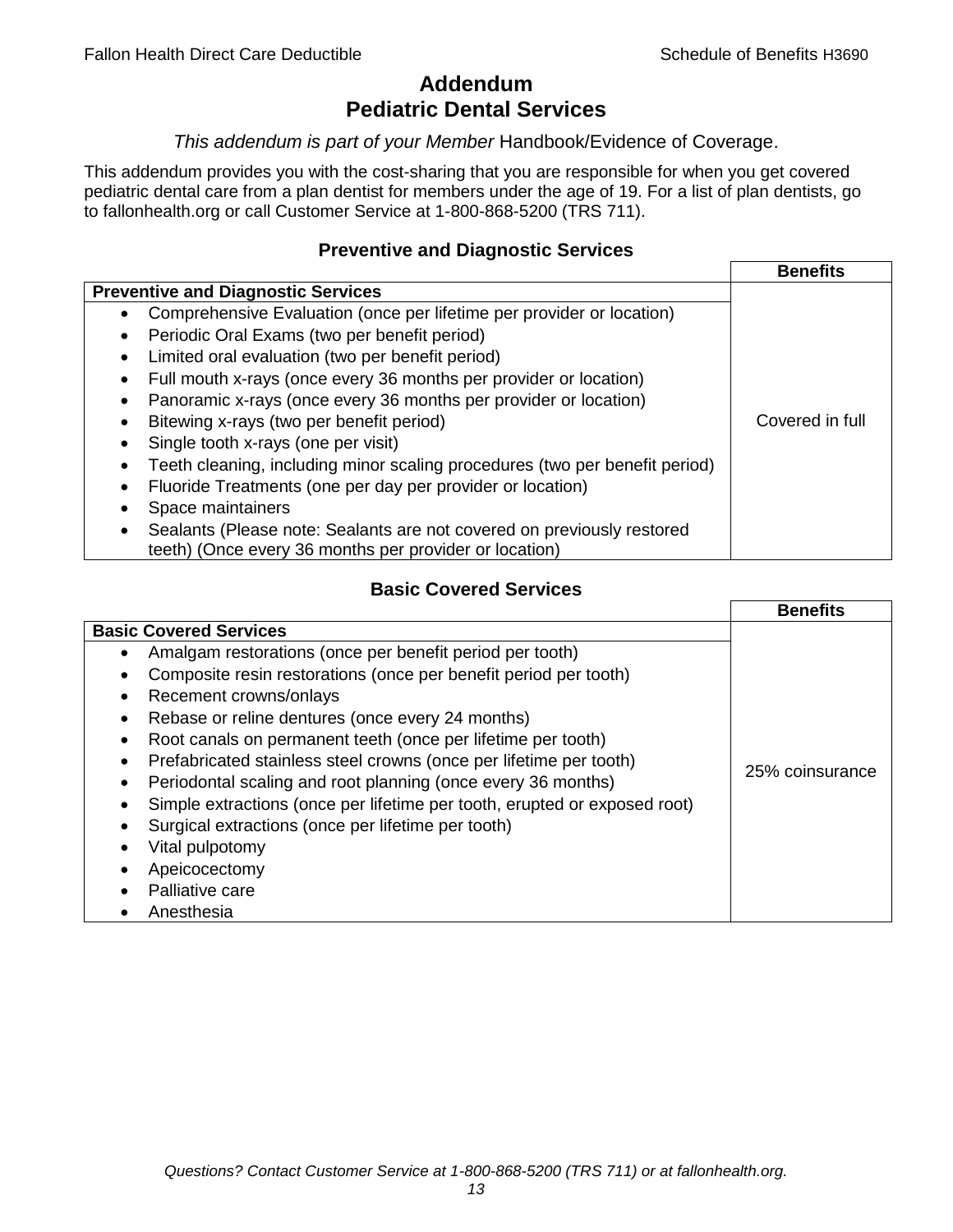# **Major Restorative Services**

|                                                                                                    | <b>Benefits</b> |
|----------------------------------------------------------------------------------------------------|-----------------|
| <b>Major Restorative Services</b>                                                                  |                 |
| • Crown, resin (once every 60 months per tooth)                                                    |                 |
| Porcelain/ceramic crowns (once every 60 months per tooth)<br>$\bullet$                             | 50% coinsurance |
| Porcelain fused to metal/mobile/high noble crowns (once every 60 months<br>$\bullet$<br>per tooth) |                 |
| • Partial and complete dentures (once every 84 months)                                             |                 |

# **Orthodontia**

|                                                                                                                                                                                                                                                                        | <b>Benefits</b> |
|------------------------------------------------------------------------------------------------------------------------------------------------------------------------------------------------------------------------------------------------------------------------|-----------------|
| <b>Orthodontia</b>                                                                                                                                                                                                                                                     |                 |
| Coverage is provided for services under the following conditions: only when<br>medically necessary; patient must have severe and handicapping malocclusion as<br>defined by HLD index score of 28 and/or one or more auto qualifiers. Prior<br>authorization required. | 50% coinsurance |

# **Related exclusions**

1. Any service that is not listed in this addendum is not covered.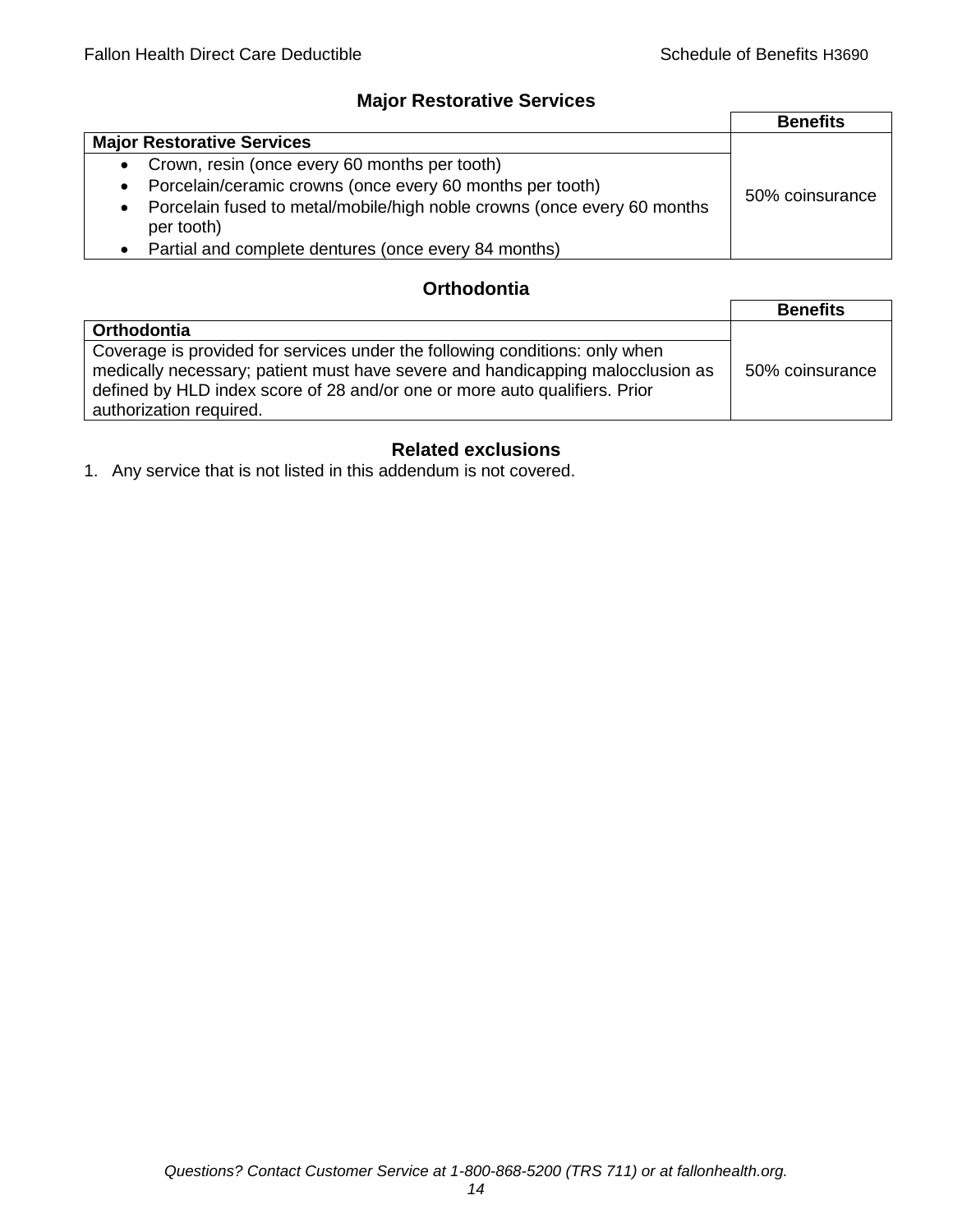# **Addendum Pediatric Vision Services**

# This addendum is part of your *Member Handbook/Evidence of Coverage*.

This addendum provides you with the cost-sharing that you are responsible for when you get covered pediatric vision care from a plan vision provider for members under the age of 19. For more information about your eye and vision care benefits, including a list of plan vision providers, go to fallonhealth.org or call Customer Service at 1-800-868-5200 (TRS 711).

| Service                                                 | Member cost                         |
|---------------------------------------------------------|-------------------------------------|
| Eye exam                                                |                                     |
| Exam with dilation as necessary, once per calendar year | \$0                                 |
| <b>Frames</b>                                           |                                     |
| One designated set, once per calendar year              | \$0                                 |
| Lenses:                                                 |                                     |
| <b>Standard lenses</b>                                  |                                     |
| Single vision                                           | \$0                                 |
| <b>Bifocal</b>                                          | \$0                                 |
| <b>Trifocal</b>                                         | \$0                                 |
| Lenticular                                              | \$0                                 |
| Progressive lenses                                      |                                     |
| Standard                                                | \$0                                 |
| Premium                                                 | \$0 for first \$120 of retail cost, |
|                                                         | 80% of any additional retail cost.  |
| Lens options                                            |                                     |
| Choice of plastic or glass lenses                       | \$0                                 |
| UV treatment                                            | \$0                                 |
| Tint – includes fashion and gradient tinting, and       | \$0                                 |
| oversized and glass-grey #3 prescription sunglass       |                                     |
| lenses                                                  |                                     |
| Standard plastic scratch coating                        | \$0                                 |
| Standard polycarbonate (kids)                           | \$0                                 |
| Plastic photosensitive lenses                           | \$0                                 |
|                                                         |                                     |
| Other options:<br>Intermediate vision lenses            | \$0                                 |
| Standard anti-reflective                                | \$45                                |
| Photochromic plastic                                    | 80% of retail cost                  |
| <b>Blended segment lenses</b>                           | 80% of retail cost                  |
| <b>Polarized lenses</b>                                 | 80% of retail cost                  |
| Premium anti-reflective costing                         | 80% of retail cost                  |
| Ultra anti-reflective coating                           | 80% of retail cost                  |
| Hi-Index lenses                                         | 80% of retail cost                  |
| Other add-ons                                           | 80% of retail cost                  |
| Additional complete pairs of eyewear                    | 60% of retail                       |
|                                                         |                                     |
|                                                         |                                     |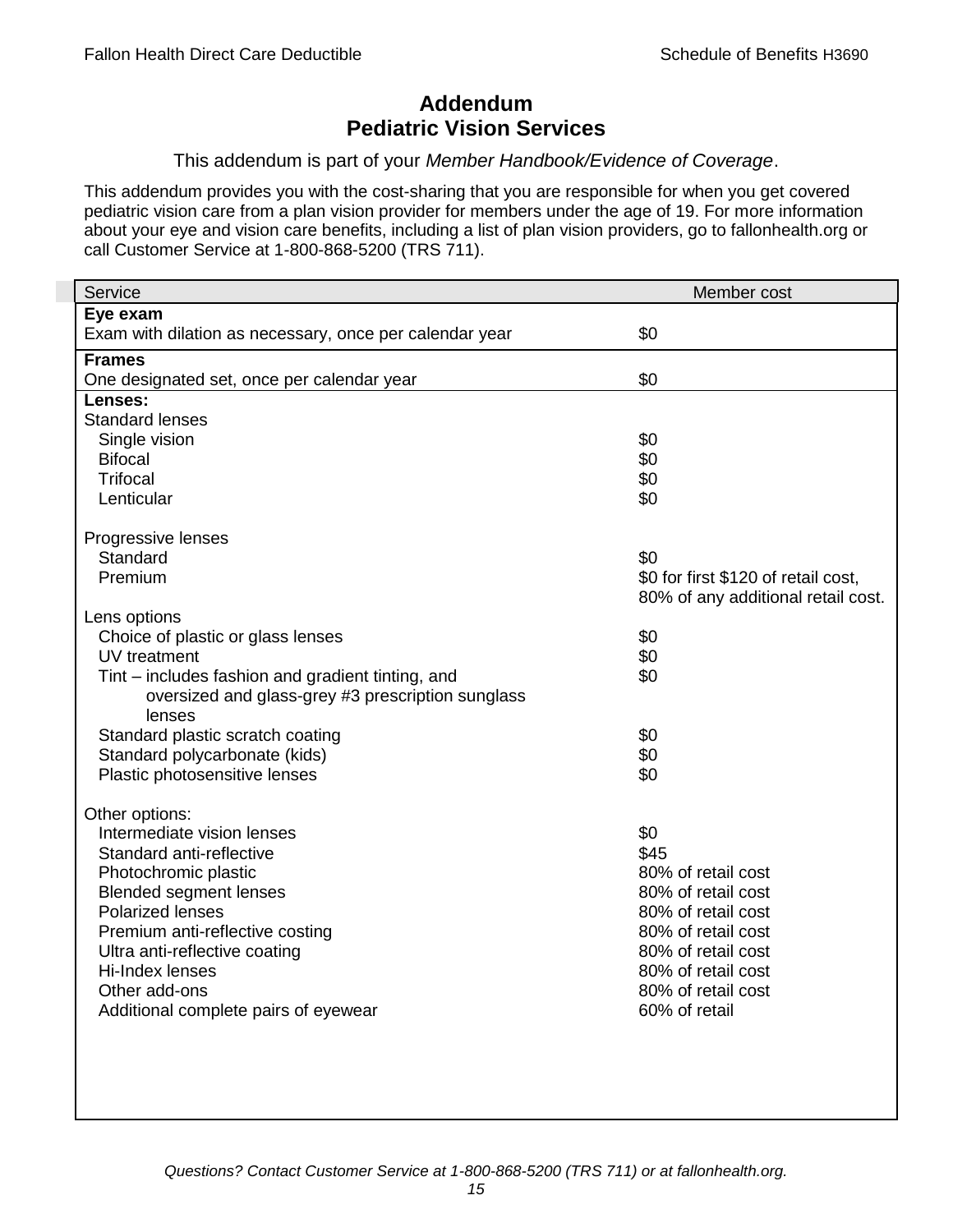| <b>Contact lenses</b><br>One pair of conventional contact lenses, in place of<br>eyeglass lenses                                                                                                                                                                                                                                  | \$0 for first \$150 of retail cost,<br>75% of any additional retail cost. |
|-----------------------------------------------------------------------------------------------------------------------------------------------------------------------------------------------------------------------------------------------------------------------------------------------------------------------------------|---------------------------------------------------------------------------|
| In place of a pair of conventional contact lenses, the<br>member may elect either of the following options:<br>Up to a 6 month supply of monthly or two-week<br>$\bullet$<br>single vision spherical or toric contact lenses<br>Up to a 3 month supply of daily disposable single<br>$\bullet$<br>vision spherical contact lenses |                                                                           |
| Standard contact lens fit and follow-up<br>Premium contact lens fit and follow-up<br>Additional conventional contact lenses                                                                                                                                                                                                       | Up to \$55<br>10% discount from retail price<br>85% of retail cost<br>\$0 |
| Medically necessary contact lenses, in place of other<br>eyewear                                                                                                                                                                                                                                                                  |                                                                           |
| Low vision services                                                                                                                                                                                                                                                                                                               | \$0                                                                       |
| •One comprehensive low vision evaluation, once<br>every five years, when medically necessary                                                                                                                                                                                                                                      | \$0                                                                       |
| • Follow-up care, four visits in any five year period,<br>when medically necessary<br>• Low vision aids, such as high-power spectacles,<br>magnifiers, and telescopes, once every 24<br>months, when medically necessary                                                                                                          | 25% of retail cost                                                        |
| Additional discounts on vision items are available; see<br>a plan provider or contact the plan for details.                                                                                                                                                                                                                       |                                                                           |

# **Related exclusions**

- 1. Orthoptic or vision training, subnormal vision aids and any associated supplemental testing; Aniseikonic lenses.
- 2. Medical and/or surgical treatment of the eye, eyes or supporting structures.
- 3. Any eye or vision examination, or any corrective eyewear required by a policyholder as a condition of employment; Safety eyewear.
- 4. Services provided as a result of any Workers' Compensation law, or similar legislation, or required by any governmental agency or program whether federal, state or subdivisions thereof.
- 5. Non-prescription lenses and/or contact lenses.
- 6. Non-prescription sunglasses.
- 7. Two pair of glasses in lieu of bifocals.
- 8. Services rendered after the date an insured person ceases to be covered under the policy, except when vision materials ordered before coverage ended are delivered, and the services rendered to the insured person are within 31 days from the date of such order.
- 9. Services or materials provided by any other group benefit plan providing vision care.
- 10. Lost or broken lenses, frames, glasses, or contact lenses will not be replaced except in the next benefit period when vision materials would become available.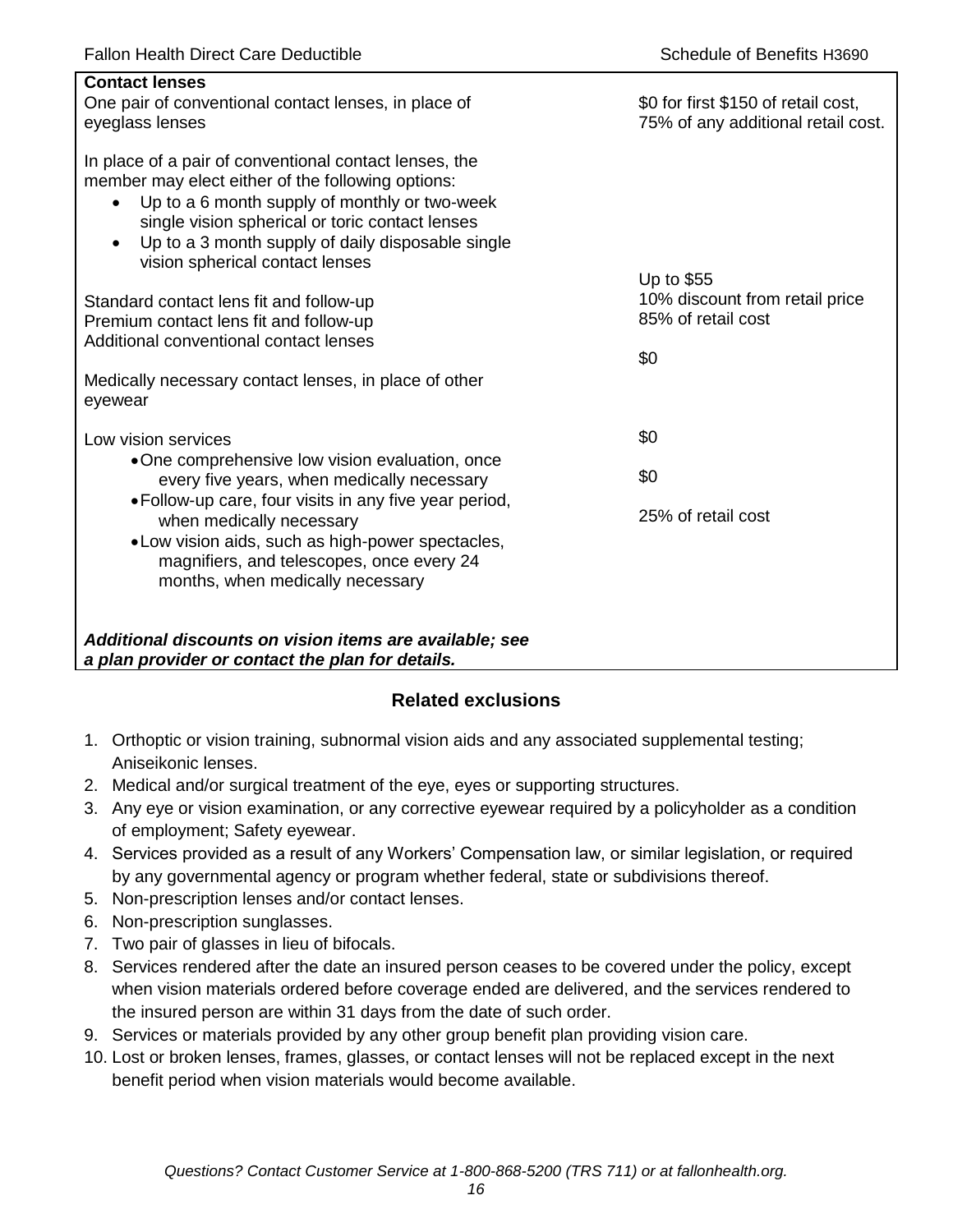# Notice of nondiscrimination

Fallon Health complies with applicable Federal civil rights laws and does not discriminate on the basis of race, color, national origin, age, disability or sex. Fallon does not exclude people or treat them differently because of race, color, national origin, age, disability or sex.

Fallon Health:

- Provides free aids and services to people with disabilities to communicate effectively with us, such as:
	- o Qualified sign language interpreters
	- $\circ$  Written information in other formats (large print, audio, accessible electronic formats, other formats)
- Provides free language services to people whose primary language is not English, such as:
	- o Qualified interpreters
	- o Information written in other languages

If you need these services, contact Customer Service at the phone number on the back of your member ID card, or by email at cs@fallonhealth.org.

If you believe that Fallon Health has failed to provide these services or discriminated in another way on the basis of race, color, national origin, age, disability or sex, you can file a grievance with:

Compliance Director Fallon Health 10 Chestnut St. Worcester, MA 01608

Phone: 1-508-368-9988 (TRS 711) Email: compliance@fallonhealth.org

You can file a grievance in person or by mail, fax or email. If you need help filing a grievance, the Compliance Director is available to help you.

You can also file a civil rights complaint with the U.S. Department of Health and Human Services, Office for Civil Rights, electronically through the Office for Civil Rights Complaint Portal, available at https://ocrportal.hhs.gov/ocr/portal/lobby.jsf, or by mail or phone at:

U.S. Department of Health and Human Services 200 Independence Avenue SW., Room 509F, HHH Building Washington, D.C., 20201

Phone: 1-800-368-1019 (TDD: 1-800-537-7697)

Complaint forms are available at http://www.hhs.gov/ocr/office/file/index.html.

16-735-009 Rev. 01 4/17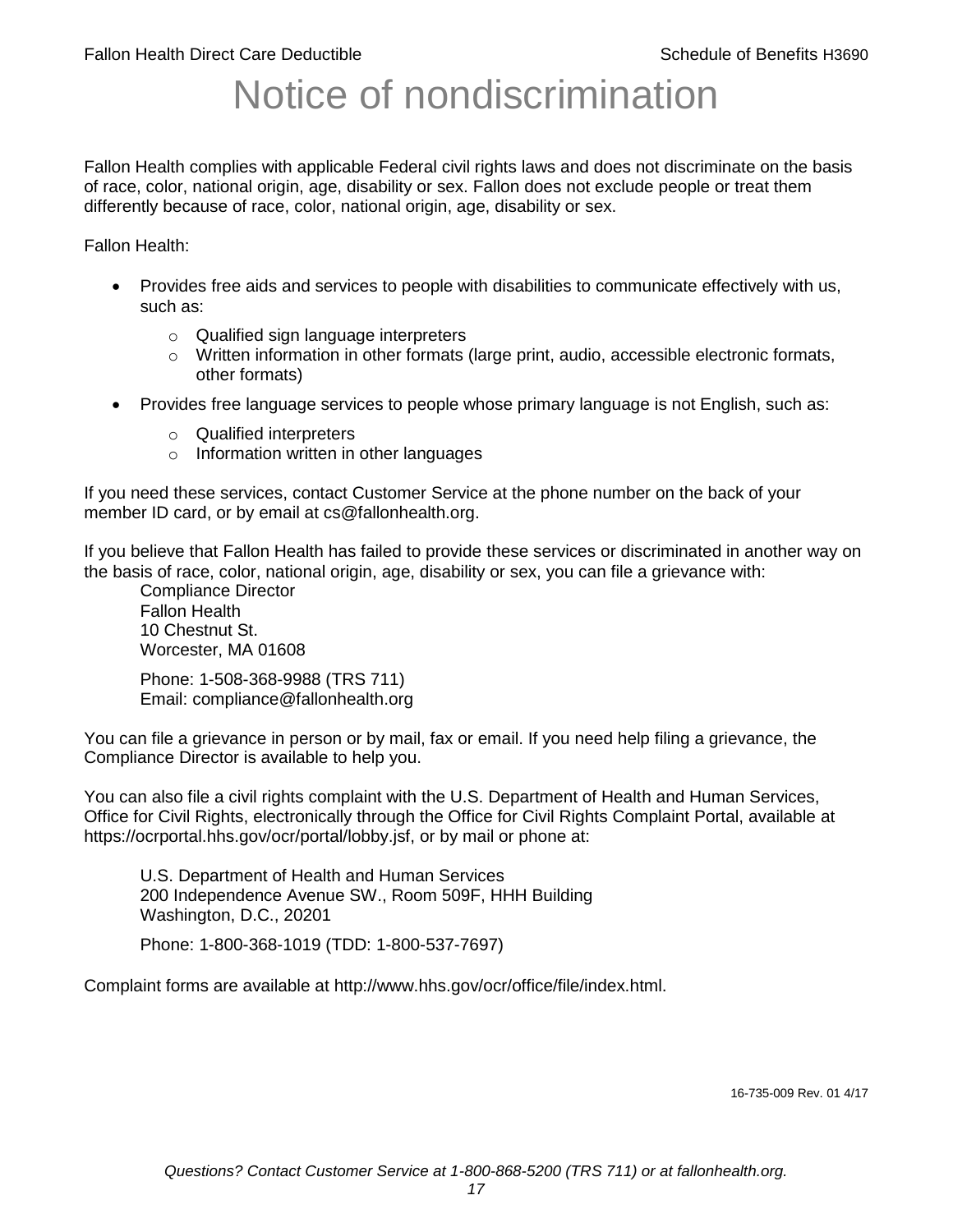# Important!

If you, or someone you're helping, has questions about Fallon Health, you have the right to get help and information in your language at no cost. To talk to an interpreter, call 1-800-868-5200.

#### **Spanish:**

Si usted, o alguien a quien usted está ayudando, tiene preguntas acerca de Fallon Health, tiene derecho a obtener ayuda e información en su idioma sin costo alguno. Para hablar con un intérprete, llame al 1-800-868-5200.

#### **Portuguese:**

Se você, ou alguém a quem você está ajudando, tem perguntas sobre o Fallon Health, você tem o direito de obter ajuda e informação em seu idioma e sem custos. Para falar com um intérprete, ligue para 1-800-868-5200.

#### **Chinese:**

如果您,或是您正在協助的對象,有關於[插入項目的名稱 Fallon Health 方面的問題, 您有權利免費以您的母語得到幫助和訊息。洽詢一位翻譯員, 請撥電話 [在此插入數字 1-800-868-5200.

#### **Haitian Creole:**

Si oumenm oswa yon moun w ap ede gen kesyon konsènan Fallon Health, se dwa w pou resevwa asistans ak enfòmasyon nan lang ou pale a, san ou pa gen pou peye pou sa. Pou pale avèk yon entèprèt, rele nan 1-800-868-5200.

#### **Vietnamese:**

Nếu quý vị, hay người mà quý vị đang giúp đỡ, có câu hỏi về Fallon Health, quý vị sẽ có quyền được giúp và có thêm thông tin bằng ngôn ngữ của mình miễn phí. Để nói chuyện với một thông dịch viên, xin gọi 1-800-868-5200.

#### **Russian:**

Если у вас или лица, которому вы помогаете, имеются вопросы по поводу Fallon Health, то вы имеете право на бесплатное получение помощи и информации на вашем языке. Для разговора с переводчиком позвоните по телефону 1-800-868-5200.

#### **Arabic:**

إن كان لديك أو لدى شخص تساعده أسئلة بخصوص Health Fallon، فلديك الحق في الحصول على المساعدة والمعلومات الضرورية بلغتك من دون اية تكلفة .للتحدث مع مترجم اتصل ب .1-800-868-5200

## **Khmer/Cambodian:**

ប្រសិនបរើអ្នក ឬនរណាម្ននក់ដែលអ្នកកំពុងដែជយ ម្ននសំណួរអ្៎ពី Fallon Health រប, អ្នកម្ននសិេធិេ្រុលជំនួយនិងព័ែ៌ម្នន បៅកនុងភាសា ររស់អ្នក រោយម្ិនអ្ស់រ្ំ ក់ ។ ដររំម្ រនី ិយាយជាម្ួយអ្នក កែប្រ សូ ម្ 1-800-868-5200 ។